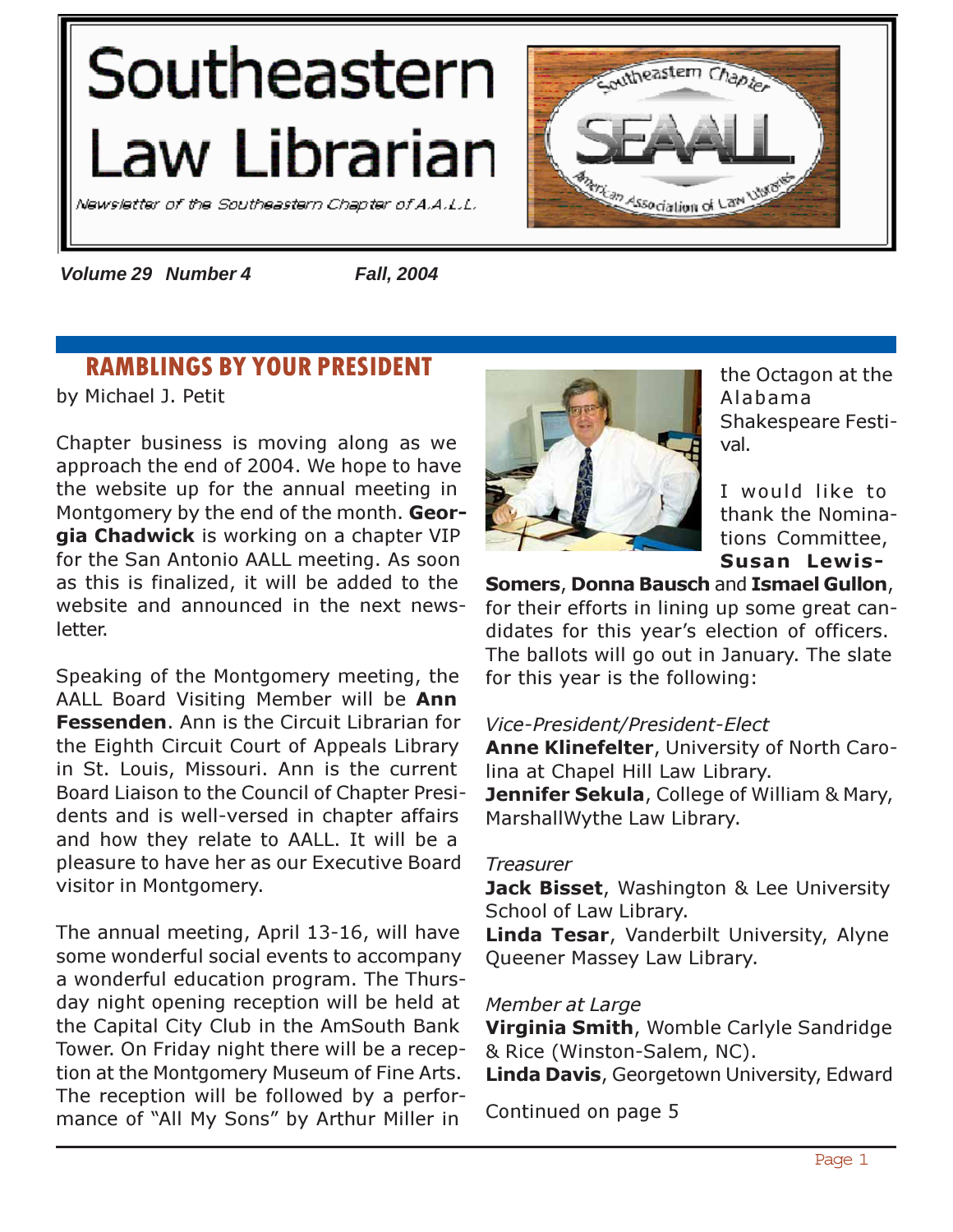

# SOUTHEASTERN LAW LIBRARIAN

The Southeastern Law Librarian (ISSN 0272-7560) is the official publication of the Southeastern Chapter of the American Association of Law Libraries. It is published quarterly and is distributed free to all SEAALL members. Editorial comments or submissions should be sent to:

Steven Melamut Information Technology Services Librarian Kathrine R. Everett Law Library University of North Carolina Chapel Hill, NC 27599-3385 (919)-962-1195 [melamut@email.unc.edu](mailto:melamut@email.unc.edu)

Submissions may be sent in hardcopy or electronic format. Direct transmission via electronic mail is preferred, but all standard size diskettes are acceptable, if delivered in IBM-based Wordperfect, Word, or plain ASCII format.

Newsletter Deadlines are:

| Winter | January 30, 2005  |
|--------|-------------------|
| Spring | April 30, 2005    |
| Summer | July 31, 2005     |
| Fall   | November 30, 2005 |

The opinions in the columns are those of the authors and do not necessarily represent those of SEAALL. The Southeastern Law Librarian is not copyrighted; however, permission should be sought from the authors and credit given when quoting or photocopying materials from the publication.

# **CONTENTS**

[Ramblings by Your President, 1](#page-0-0) 

Southeastern Law Librarian , 2

[SEAALL Officers, 3](#page-2-0) 

[SEAALL BRIEFS, 4](#page-3-0) 

[From the Editor, 5](#page-4-0) 

[Election of New Officers in Janu](#page-4-0)[ary-February, 5](#page-4-0) 

[The Call for Papers Has Begun, 14](#page-13-0)  [2004-2005 Lucile Elliott Scholar](#page-14-0)[ship, 15](#page-14-0) 

[New Student Center at Mississippi](#page-18-0)  [College of Law, 19](#page-18-0) 

[SEAALL Is You!, 20](#page-19-0) 

[SEAALL Committees 2004-2005, 22](#page-21-0)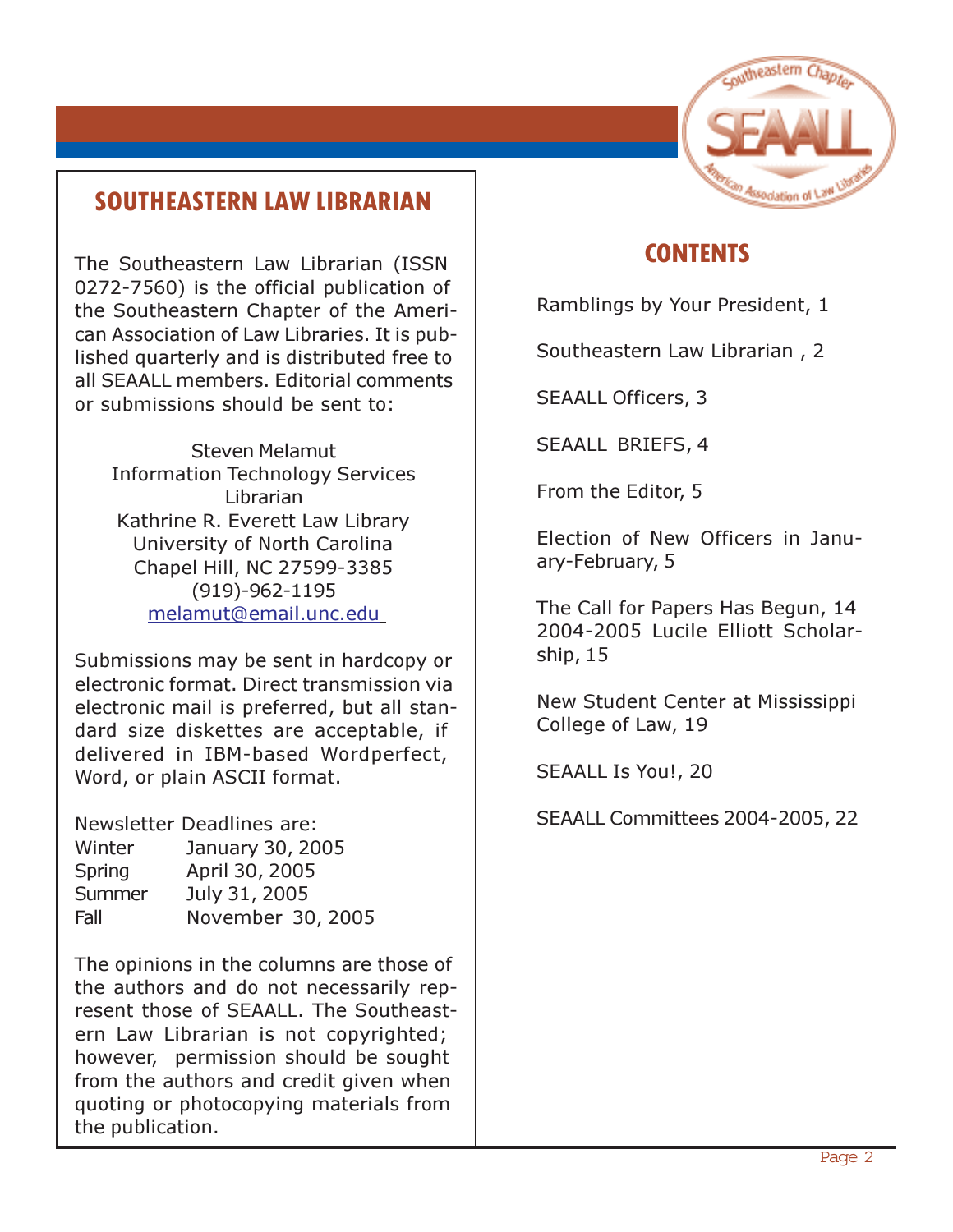

# <span id="page-2-0"></span>SEAALL OFFICERS

# PRESIDENT

#### Michael J. Petit

Head, Cataloging and Bibliographic Access American University Washington College of Law Library 4801 Massachusetts Avenue, NW Washington, DC 20016-8182 Phone: (202) 274-4345

[Email: mpetit@wcl.american.edu](mailto:mpetit@wcl.american.edu) 

# VICE-PRESIDENT/PRESI-DENT-ELECT

#### Pamela E. Deemer

Assistant Law Librarian, Cataloging & Acquisitions Services Emory University Hugh F. MacMillan Law Library 1301 Clifton Road Atlanta, GA 30322-2780 Phone: (404) 727-0850 [Email: libped@law.emory.edu](mailto:libped@law.emory.edu) 

# **SECRETARY**

# Marian F. Parker

Associate Dean for Information Services/ Director of the Professional Center Library Wake Forest University Professional Center Library P.O. Box 7206 Reynolds Station Winston-Salem, NC 27109-7206 Phone: (336) 758-4879 [Email: mparker@law.wfu.edu](mailto:mparker@law.wfu.edu) 

# TREASURER Ismael Gullon

Associate Law Librarian for Collections & Technical Services Mercer University Walter F. George School of Law 1021 Georgia Avenue Macon, GA 31207 Phone: (478) 301-5904 [Email: gullon\\_I@mercer.edu](mailto:gullon_I@mercer.edu) 

# IMMEDIATE PAST PRESIDENT

## Nancy P. Johnson

Law Librarian/Professor of Law Georgia State University College of Law Library 140 Decatur Street Atlanta, GA 30303 Phone: (404) 651-4140 [Email: njohnson@gsu.edu](mailto:njohnson@gsu.edu) 

# MEMBERS-AT-LARGE

#### Amy Osborne

Reference/Circulation Librarian Alvin E. Evans Law library University of Kentucky Lexington, KY 40506-0048 Phone: 859-257-8347 [Email: amyo@uky.edu](mailto:amyo@uky.edu) 

# Georgia Chadwick

Collection Development and Documents Librarian Law Library of Louisiana Louisiana Supreme Court 400 Royal Street New Orleans, LA 70130-2104 Phone: (504) 310-2402 [Email: gdchadwi@lasc.org](mailto:gdchadwi@lasc.org)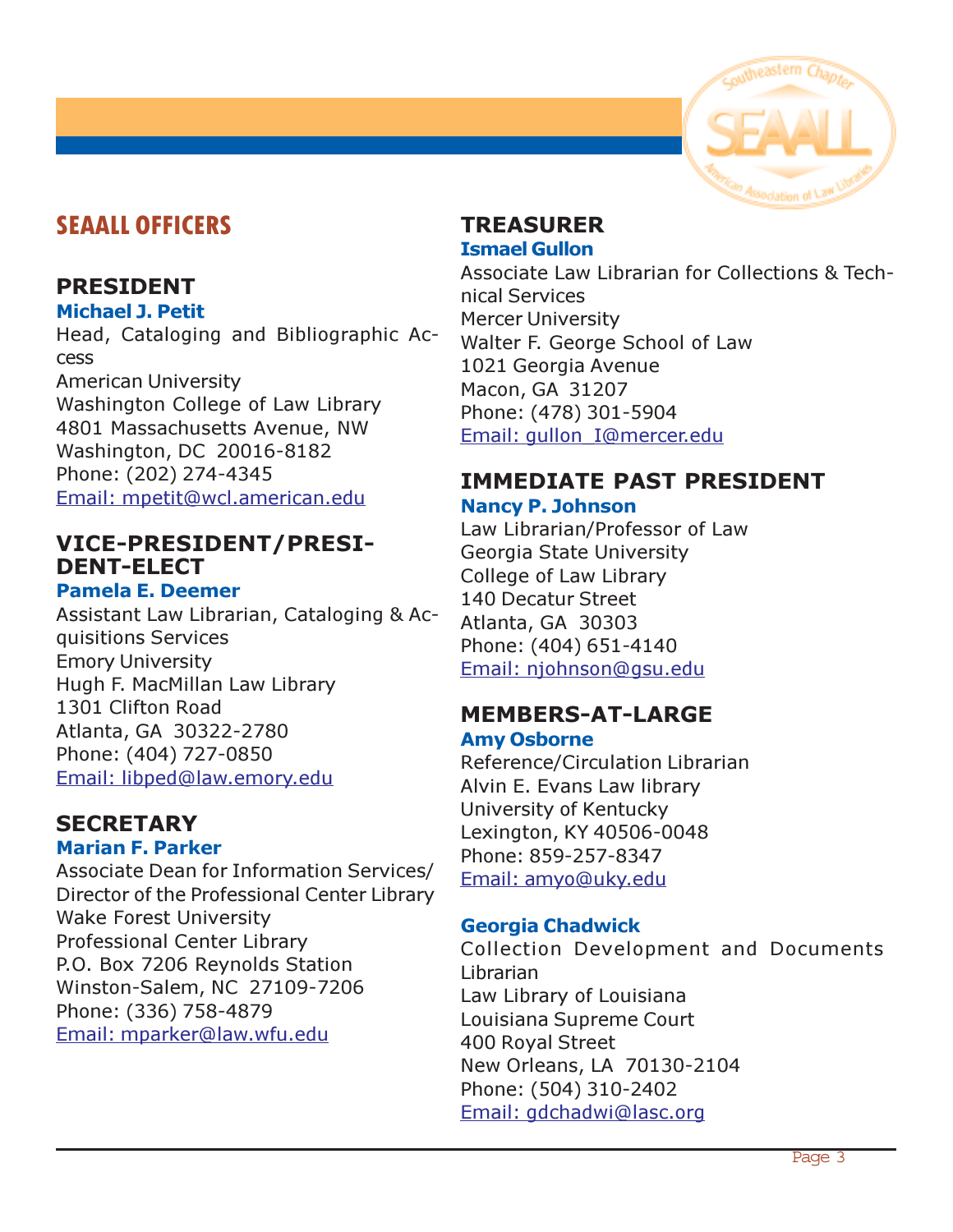# <span id="page-3-0"></span>SEAALL BRIEFS compiled by Karin Den Bleyker [Email: dbleyker@mc.edu](mailto:dbleyker@mc.edu)

# Florida

# University of Miami

David Hollander is the new Reference/Instructional Services Librarian at the University of Miami Law Library. David recently received his Master of Library Science from Pratt Institute School of Information and Library Science, and he received his J.D., cum laude, from Fordham University School of Law in 2001. David was an Associate in the General Litigation Practice area at Jones Day in New York City. He was also in the Journalism and Near Eastern Studies graduate program at NYU from 1996-97 and graduated from Rutgers University with Highest Honors in 1996.

Mark Plotkin joined the University of Miami Law Library as the Reference/Internal Instructional Services Librarian. Before moving to UM, Mark worked at the Miami-Dade Public Library in the Social Science/Humanities department. He also worked in the U.S. Department of Justice Libraries and the U.S. Supreme Court Library. Mark received an MSLS from Catholic University and a BA from the University of Wisconsin-Milwaukee.



# **Mississippi**

# Mississippi College School of Law

Jarrod W. Taylor has joined the Mississippi College School of Law Library as Research/Instructional Services Librarian. He resides in Brandon with his wife, Leslie Leigh Taylor, and, one son, Rhett Watkins Taylor. After attending Mississippi State University as an undergraduate, he earned his law degree at Mississippi College School of Law in 2004.

# South Carolina

# University of South Carolina

The University of South Carolina's Coleman Karesh Law Library is pleased to announce the arrival of two new team members:

Terrye Conroy joins us as a Reference Librarian. After library school, Terrye worked as Research Director for Berry, Quackenbush & Stuart, P.A. in Columbia. She received her BS from Winthrop College and her JD and MLIS degrees from the University of South Carolina.

Michael Miller joins us Media Resources Specialist. Michael has a substantial background in educational support and comes to us from Allen University, where he expects to graduate in May of 2005 with a Bachelor of Science degree.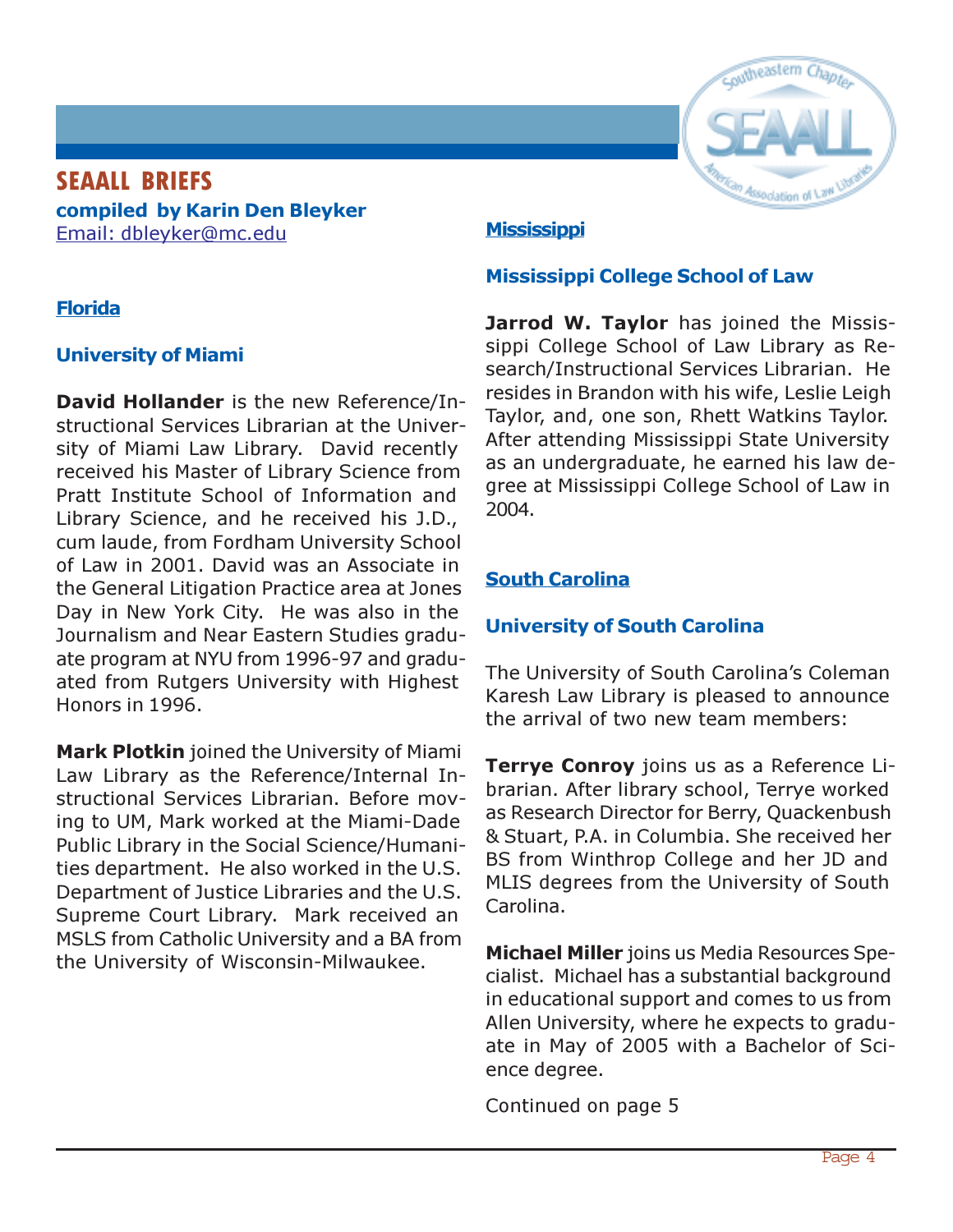

<span id="page-4-0"></span>Continued from page 1

Bennett Williams Law Library. The 2003-2004 SEAALL Annual Report was published in 96 Law Library Journal 818 (2004), the most recent issue of the Journal. It was submitted by Nancy Johnson, our Immediate Past-President.

Continued from page 4

# Washington, DC

# American University

**Susan Lewis-Somers** was recently named Associate Director for Public Services at the American University, Washington College of Law Library. Susan came to American University in 1999 as Senior Reference and Educational Services Librarian. Before that, she was a reference librarian at the Yale, Northwestern and Willamette University Libraries.

# FROM THE EDITOR

Please think about submitting articles and news to the newsletter. Share interesting projects and news from your library with the SEAALL membership. Make this your newsletter!!

We are trying new types of articles and content, so your feedback is important.

Send your submission or comments to [melamut@email.unc.edu](mailto:melamut@email.unc.edu) 

# ELECTION OF NEW OFFICERS IN JANUARY-FEBRUARY

A new SEAALL election season is upon us once again and we are pleased to present the 2005 SEAALL election slate. This year, we will be electing a new Vice President/ President Elect, Treasurer and Member at Large. The candidates are:

# Vice President/President Elect

Anne Klinefelter, University of North Carolina at Chapel Hill Jennifer Sekula, College of William & Mary

## **Treasurer**

John P. Bissett, Washington and Lee University Linda Tesar, Vanderbilt University

# Member at Large

Linda J. Davis, Georgetown University Virginia L. Smith, Womble Carlyle Sandridge & Rice

Submitted by the 2004-2005 Nominations Committee **Susan Lewis-Somers, Chair** Donna Bausch Ismael Gullon

Each candidate has prepared a biographical summary: [Please note: any formatting errors are most likely the error of the editor, not the candidate, sjm] Continued on page 6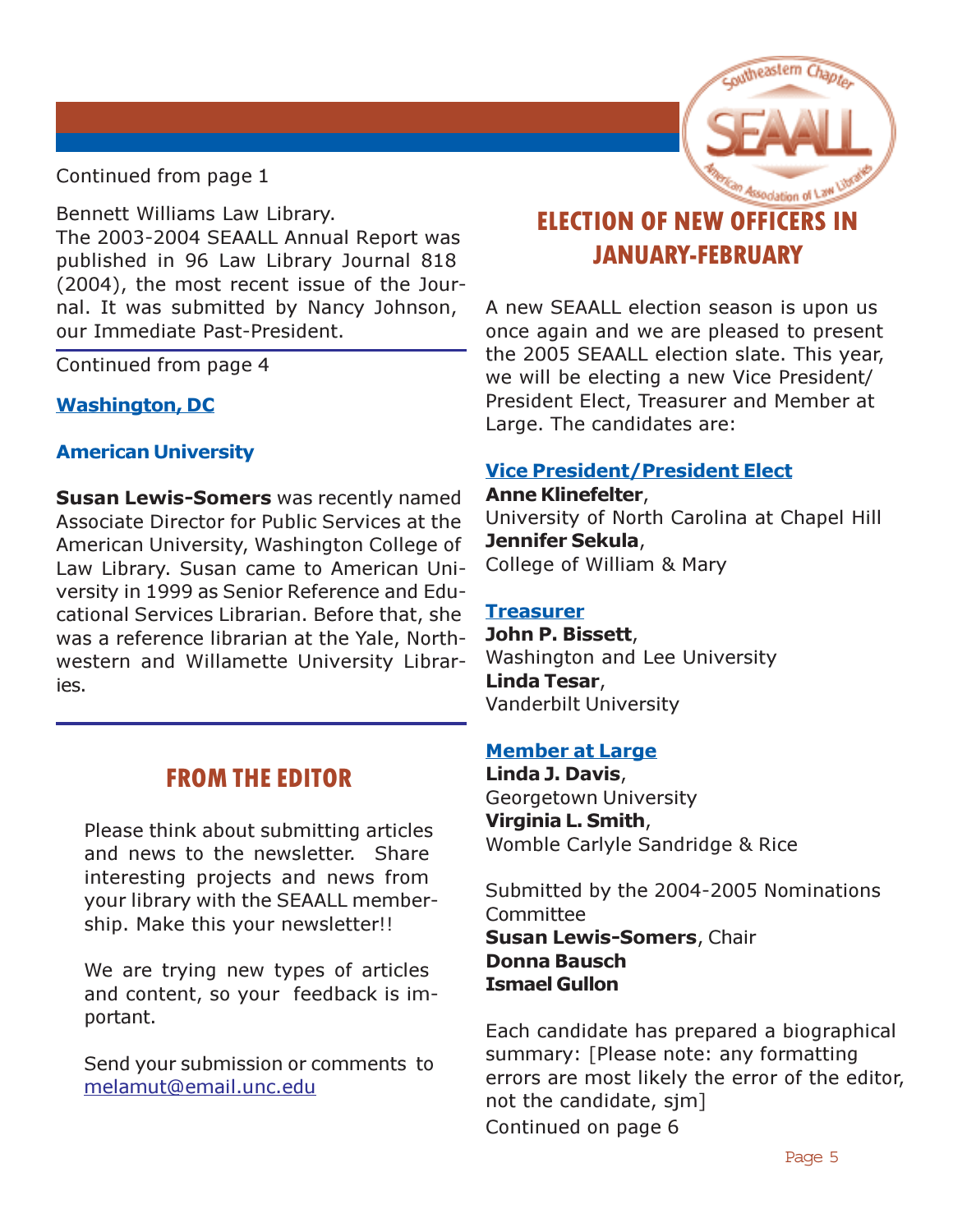## Anne Klinefelter

#### **Current Position**

Associate Director of the Law Library and Clinical Assistant Professor of Law Kathrine R. Everett Law Library University of North Carolina, Chapel Hill

#### **Education**

- J.D., 1992, The University of Alabama
- M.L.S., 1986, The University of Alabama
- B.A., 1981, The University of Alabama, English and Spanish majors

#### **Professional Association Memberships and Service**

#### **American Association of Law Libraries**

- Special Committee on Open Access, 2004-2005
- Government Relations Committee, 2003-2004
- Mentoring Committee, 2001-2003
- Copyright Committee Chair, 1998-99; Member, 1994-1996 and 1998-1999

#### **Consortium of Southeastern Academic Law Libraries**

• Chair, 2003-2005; Vice-Chair/Chair Elect, 2001 – 2002; Board Member at Large, 1998-2000

#### **Southeastern Chapter of the American Association of Law Libraries**

- Board Member at Large, 2002 2004 term
- Government Relations Committee, 2001 2002
- Education/Publications Committee Chair, 1997 98; Member, 1996-97
- Scholarship Committee, 1995-1996

#### **Alabama Bar Association** Admitted, 1992 (not current)

#### **Professional Association Presentations**

• Speaker, D.C. area library associations Joint Workshop on The USA PATRIOT Act, "Back at Your Library, Preparing for Requests for User Information," D.C., at the Law Library of Congress, May, 2004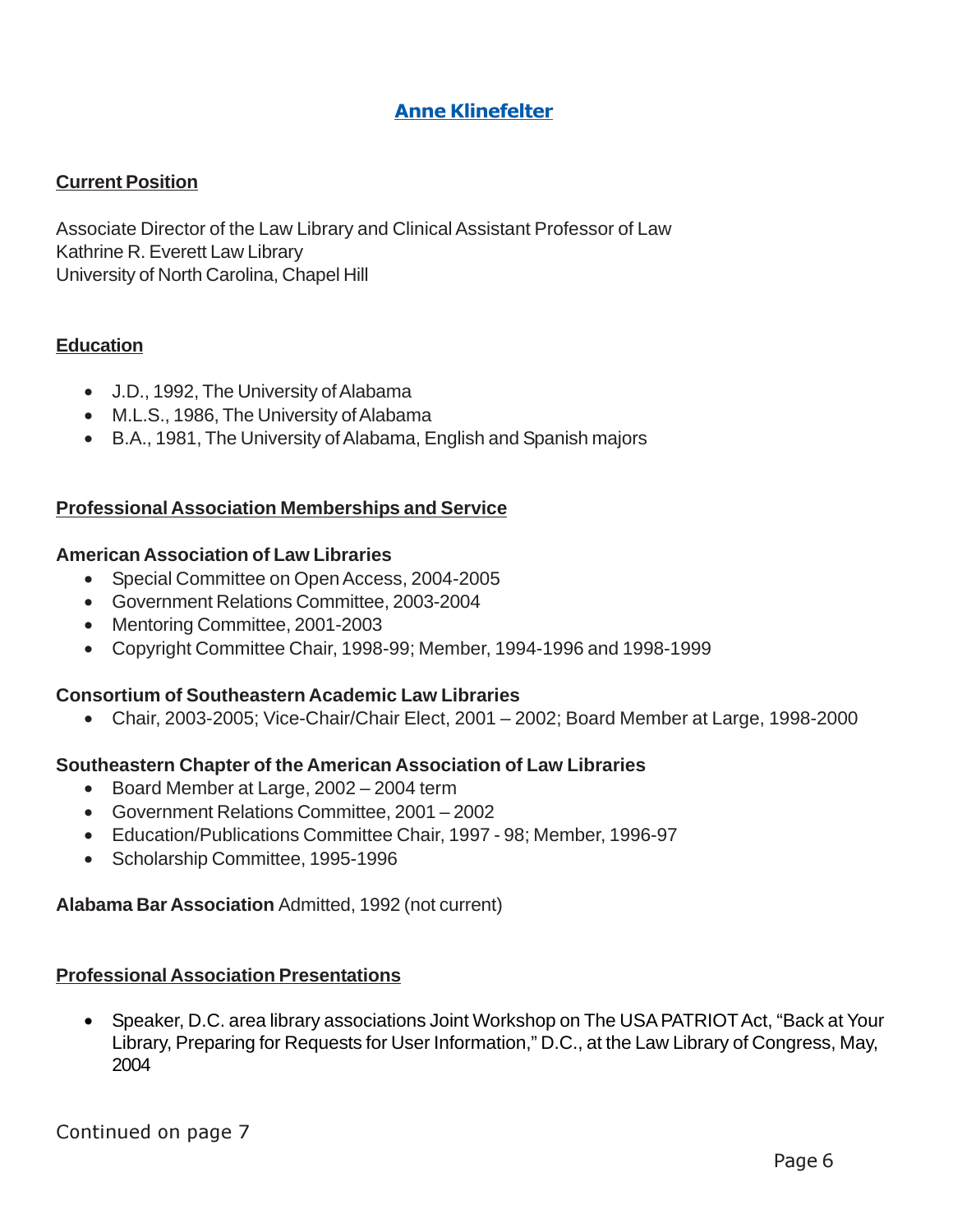- Speaker, Association of North Carolina Health Sciences Librarians Workshop, "The USA PATRIOT Act: The Law, Libraries, and What Might Happen Next," Hickory, NC, November, 2003
- Speaker, North Carolina Library Association Biennial Conference, "The USA PATRIOT Act, State Privacy Laws and Drawing the Line in Your Library," Winston-Salem, NC, September, 2003
- Speaker, "Privacy of Law Library Patron Records Before and After the USA PATRIOT Act," Computer Assisted Legal Instruction Conference, Durham, NC, at the Duke School of Law, June, 2003
- Speaker, "The USA PATRIOT Act: Subject Indexing Required," Beta Phi Mu, Chapel Hill, North Carolina, Chapter Induction Dinner, May, 2003
- Panelist, Cumberland County Library, Public Forum on USA PATRIOT Act, "State Library Privacy Laws and Librarians' Ethics Face New Challenges," Fayetteville, NC, February, 2003
- Speaker, "Sharing Digital Information: Document Delivery and Copyright in a Digital World," Southeastern Chapter of the American Association of Law Libraries Annual Meeting, Ft. Lauderdale, FL, 2002
- Speaker and Coordinator, "Middle Managers in New and Traditional Library Structures," Academic Law Libraries Middle Managers Breakfast, American Association of Law Libraries Annual Meeting, Orlando, FL, 2002
- Panelist, "Why Can't Johnny Research?" Southeastern Chapter of the American Association of Law Libraries Annual Meeting, Atlanta, 2001
- Panelist, "Negotiating Licensing Contracts," American Association of Law Libraries Annual Meeting, Anaheim, 1998
- Moderator/Coordinator, "Libraries, Leadership and Liberation," American Association of Law Libraries Annual Meeting, Anaheim, 1998
- Moderator/Coordinator, "Shrinkwrap: Did I Agree To That?" American Association of Law Libraries Annual Meeting, Baltimore, MD, 1997
- Coordinator, "Digital Age Copyright: New Challenges for Law Libraries?" American Association of Law Libraries Annual Meeting, Indianapolis, IN, 1996
- Panelist, "Hot Topics in Information Access and Retrieval," Dade County (Florida) Library Association workshop, Miami, FL, March, 1997
- Speaker, "Evaluating Collections Using the RLG Conspectus," Alabama Library Association Convention, Birmingham, AL, 1989

# **Publications**

- Symposium piece: "The Role of Librarians in Challenges to the USA PATRIOT Act," 5 North Carolina Journal of Law & Technology 219 -226 (Spring 2004)
- Book review of Licensing Digital Content: A Practical Guide for Librarians, by Leslie Anne Harris, 41 Reference and User Services Quarterly 93 – 94 (Summer, 2002)
- "Copyright and Electronic Resources: An Outline of How the Law is Affecting Traditional Library Services," 19 Legal Reference Services Quarterly 175 - 193 (2001)
- "Will the First Sale Doctrine Disappear?" 5 Information Outlook 45, 55 (May, 2001)
- "States Begin to Adopt UCITA–Model Legislation for Licensing," 4 Information Outlook 53-54 (June, 2000)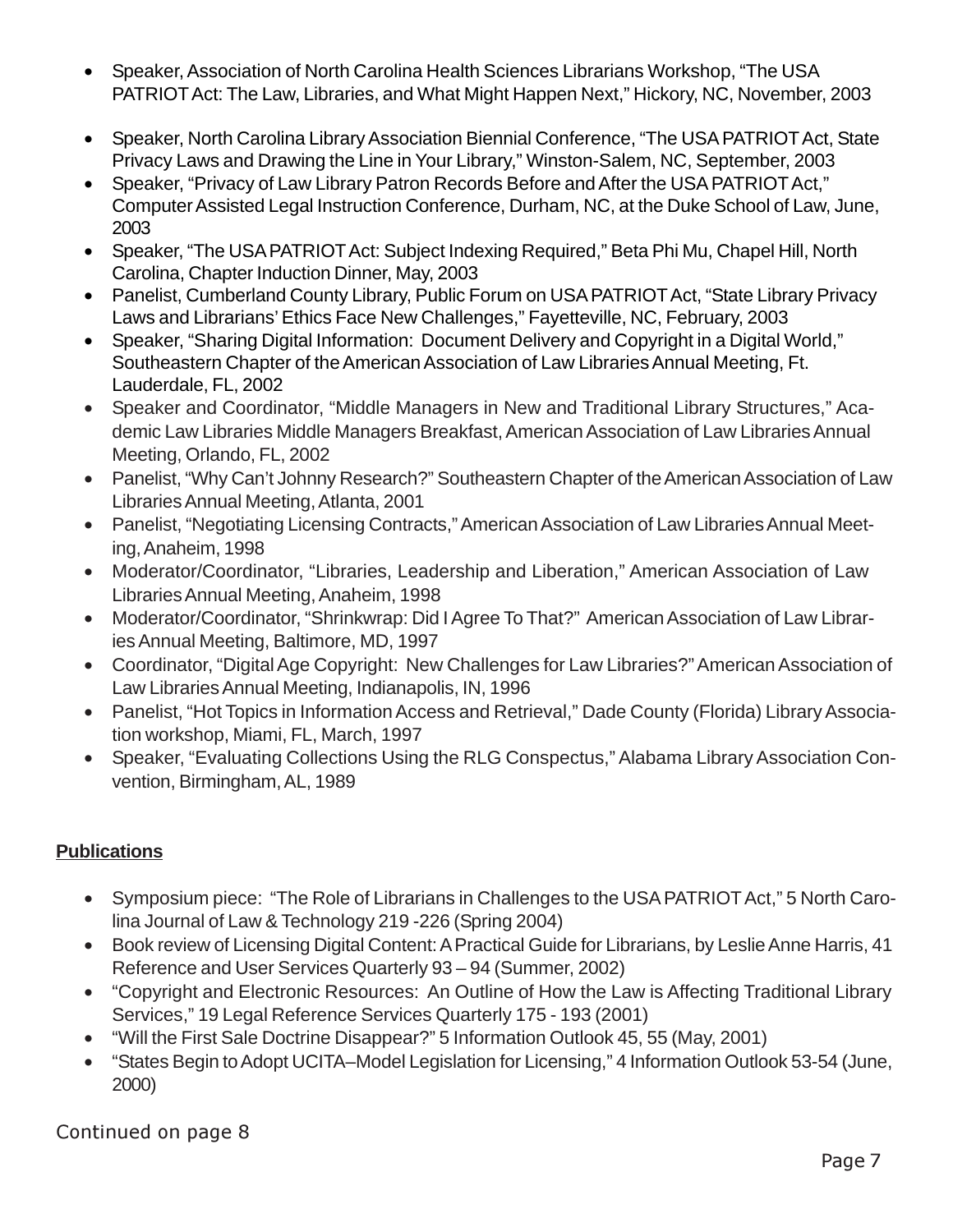- Members' Briefing: Licensing," 3 AALL Spectrum 17, 20 (April, 1999)
- "Copyright Corner," 4 AALL Spectrum 4, 25 (September, 1999)
- "The Circulation of Software by Libraries," in Growing Pains: Adapting Copyright for Libraries, Education, and Society, 215 – 232 (Laura N. Gasaway, ed., 1997)
- "The Copyshop Coursepack, Not Fair Use in the Sixth Circuit," 9 Against The Grain 70-71 (February, 1997)
- SFALL Newsletter, editor, for South Florida chapter of American Association of Law Libraries, 1996- 97

# Jennifer Sekula

#### **Current Position**

Senior Reference Librarian College of William & Mary School of Law (5 1/2 years)

#### **Education**

- MSLS, Catholic University of America, 2002
- JD & MSEL (Master of Studies in Environmental Law), Vermont Law School, 1998
- BS (biology and environmental science), College of William & Mary, 1994

#### **Professional Association Activities**

#### **Committee Activity**

- SEAALL Scholarship committee, 2004-2005
- SEAALL Nominations committee, 2003-2004 (chair)
- SEAALL Publications committee, 2002-2003 (chair)
- SEAALL Program committee, 2001-2002
- AALL CONALL committee, 2002-2003

#### **Presentations at annual meetings**

- 2004: SEAALL
- 2003: SEAALL, VALL/VLA (joint annual meeting)
- 2002: AALL, SEAALL, VALL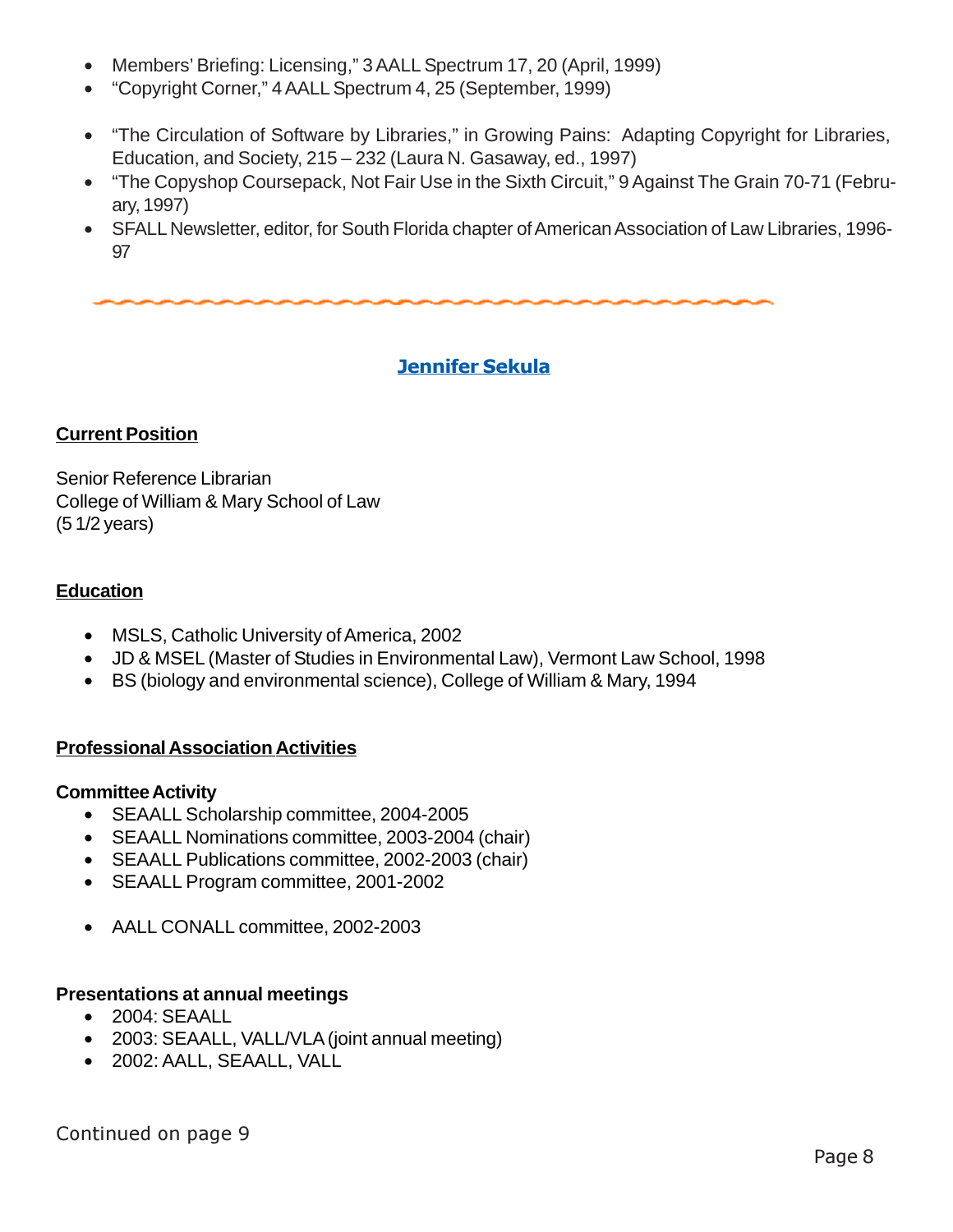#### **Memberships**

- VALL
- SEAALL
- AALL

#### **Publications**

- \_Using the law library: your guide to legal resources in (and outside) the law library\_, 3d ed., 2004.
- Co-author: Chapter 7, "Treatises, Manuals, and Forms" in \_A Guide to legal research in Virginia\_, 4th ed. 2003
- "Tutoring the Tutor", \_InfoEdge\_, Fall 2002.

#### John P. Bissett

#### **Current Position**

Cataloging Librarian, Washington and Lee University School of Law, 1981- present

#### **Education**

- B.A. Florida State University, 1969
- M.S.L.S. Florida State University, 1970

#### **Professional Activities**

#### **American Association of Law Libraries**

- Online Bibliographic Services SIS: OCLC Committee, 1982-present;
- Publicity committee, 1984-1986; Secretary-Treasurer, 1987-1989;
- Technical Services Law Librarian Editorial Board, 1990-1992;
- Local Systems Committee, 1990-present; Nominating Committee, 1995, 2000;
- Education Committee, 1997-1999, 2003-present; Vice-Chair/Chair-Elect, 1997-1998; Chair, 1998- 1999.
- AALL Standards Committee, 1982-1983;
- Memorials Committee, 1984-1985;
- Preservation Committee, 1993-1994;
- Council of SIS Chairs, 1998-1999, Chair, 1999-2000;
- Placement Committee, 2003, 2004-2006.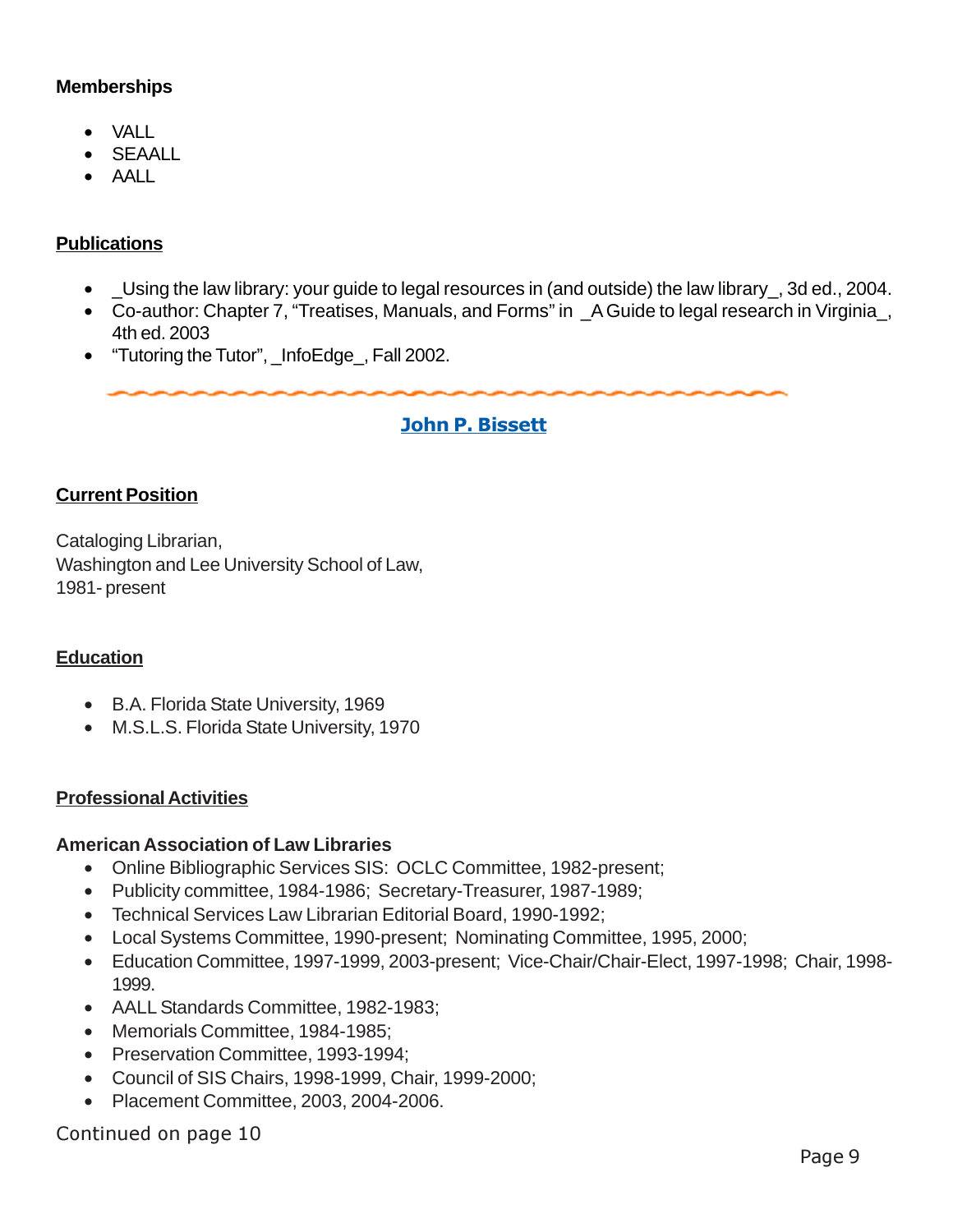#### **AALL Annual Meeting Programs**

- Co-coordinator and moderator, Authority Control in an Online Environment,@ Chicago, 1987;
- Speaker, A to V: Almost Everything You Ever Wanted to Know About Audio and Video,<sup>@</sup> Chicago, 1987;
- Co-coordinator and moderator, The Untold Story: Reference Databases Need Maintenance Too!@ 1996;
- Coordinator and moderator, The Smaller Law Library at the Automation Crossroads: Is It Time for an Integrated System?@ Washington, D.C., 1999.

#### **Southeastern Chapter of AALL (SEAALL)**

- Newsletter Committee, 1988-1993;
- Membership Committee, 1996-1998, 2002-2004, Chair, 1998-1999.
- SEAALL Annual Meeting programs: Speaker, ACataloging and Control of Non-Print Media Formats,@ Oxford, MS, 1990.

#### **Virginia Library Association**

• Secretary, College and University Section, 1987.

#### **Publications**

- A Report on the American National Standard for Library and Information Sciences and Related Publishing Practices Library Statistics, a Revision of USA Standards for Library Statistics, 17 AALL Newsletter no. 6, 127 (1986), prepared on behalf of the AALL Standards Committee;
- Planning for an Automated System: Bar-coding and Item-specific Record Creation, a selected, annotated bibliography, prepared for the program of same name, AALL Annual Meeting, Reno, 1989;
- Supplementary Report of the Ad Hoc Working Group on Paper and Binding (1995), 27 AALL Newsletter no. 3, 18 CRIV Sheet, no. 1, 6 (1995), prepared on behalf of the AALL Preservation Committee.

#### Linda Tesar

#### **Current Position**

Technical Services and Systems Librarian, Alyne Queener Massey Law Library, Vanderbilt University 1988-present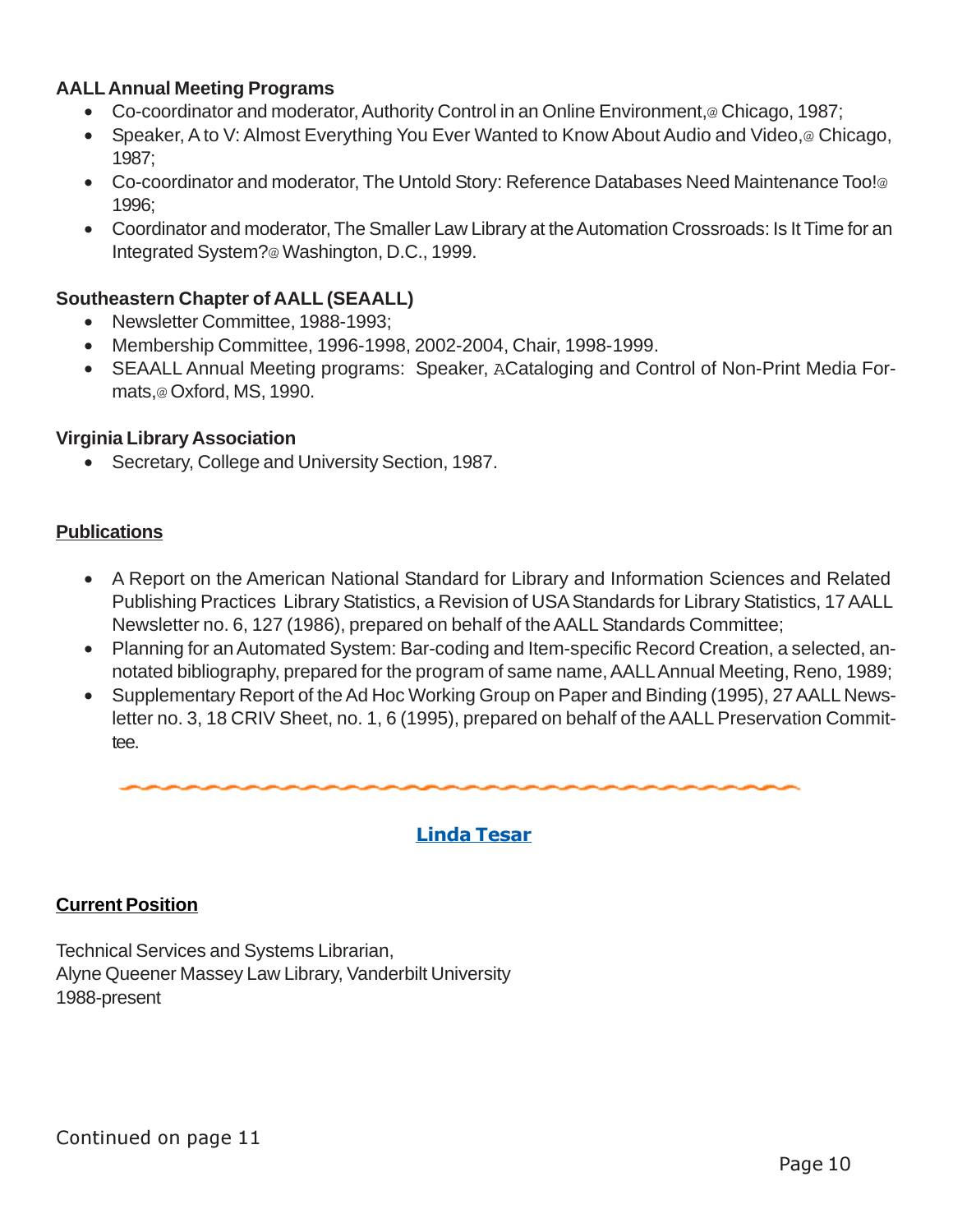## **Education**

- M.L.S., George Peabody College of Vanderbilt University, 1987
- M.A., Vanderbilt University, 1987
- B.A., Austin Peay State University, 1985

#### **Professional Activities**

- Chair, AALL Placement Committee, March 2002-July 2003
- Member, AALL Placement Committee, July 2001-March 2002
- Secretary/Treasurer, Technical Services Special Interest Section, American Association of Law Libraries, 1998-2000
- Member, Local Arrangement Committee, SEALL Annual Meeting, 1999
- Speaker, "Dealing with Legal Publishing Mergers in Unicorn," Annual Meeting, Unicorn Users' Group International, 1998
- Steering Committee Chair, Sirsi Law Users' Group, 1995-1998
- Coordinator, Sirsi Law Users' Group Meeting, AALL Annual Meetings, 1995- 1998
- Speaker, "International Legal Regimes and Their Capture in Classes KZ and JZ," AALL Annual Meeting, 1997
- Coordinator, NOTIS Law Users' Group Meeting, AALL Annual Meeting, 1994
- Member, NOTIS Law Users' Group Steering Committee, 1991-1994
- Speaker, "Check-In Alternatives for Legal Materials (and other non-serials)," NOTIS Users' Group Meeting, 1992

#### **Publications**

- Layout & Design editor, Technical Services Law Librarian, v.27 (2001/2002)-v.29 (2003/2004)
- Co-editor, Technical Services Law Librarian, v.24 (1998/1999)-v.26 (2000/2001)
- Co-editor/Designer, Technical Services Special Interest Section Brochure, 1999
- Adapted for Tennessee: "Making the Most of Internet Email," Chapter 2 of Internet Guide for Tennessee Lawyers, May 1998
- "Automated Cataloging: Future Trends," Automatome, v.10:no.1 (1991:win)
- "Legal Aspects of Abortion: A Select Bibliography," International Journal of Legal Education, v.17:no.2 (1989:Sum)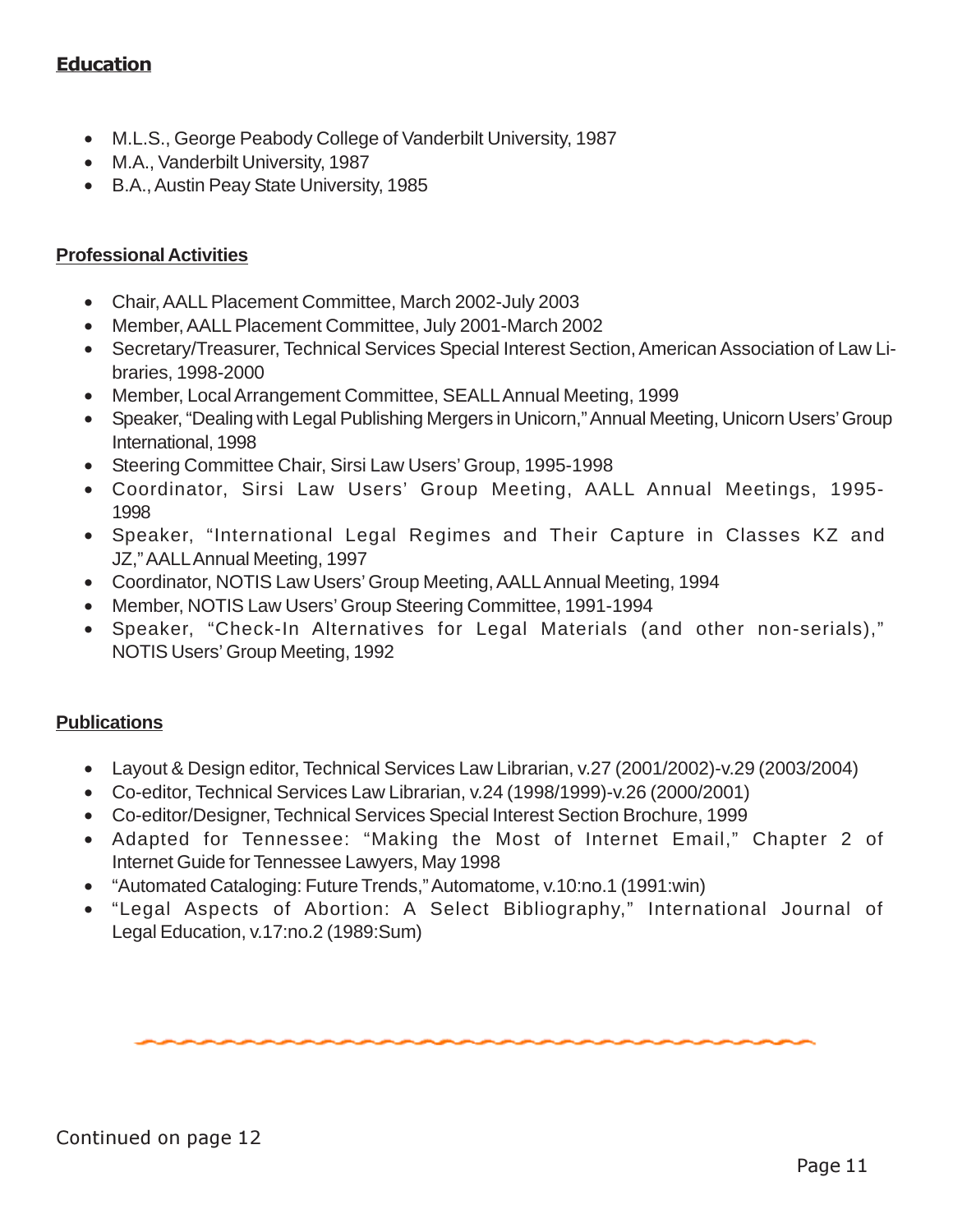# Linda J. Davis

## **Current Position**

Acquisitions Librarian, Georgetown University Law Library

#### **Education**

- MLS, University of Maryland, College Park, MD, 1981
- BA English, University of Maryland, College Park, MD, 1978

#### **Professional Association Activities: (Selected)**

#### **American Association of Law Libraries**

- Member, 1981-Present
- Chair, Membership & Retention Committee, 2002-03
- Member, Membership & Retention Committee, 2001-02
- Member, Selection of Committee Members, 2002
- Co-Chair, Annual Meeting Local Arangements for Registration, 1999
- Member, Special Committee on Mentoring, 1993-94

#### **LLSDC**

- Member, 1981-Present
- Member at Large, 2004-06
- Member, Education Committee, 2004-05
- Member, Scholarships & Grants Committee, 1997-98
- Treasurer, 1997-98
- Assistant Treasurer, 1996-97
- Chair, Education Committee, 1995-96
- Chair, COUNSEL Publication Committee,1996-97
- Member, COUNSEL Publication Committee, 1997-98
- Member, Education Committee, 1993-94

#### **SEAALL**

- Member, 2000-Present
- Member, Scholarship Committee, 2002-04

#### **Publications:**

- Copy Editor, Law Library Systems Directory, 1996
- Copy Editor, Law Library Systems Directory, 1993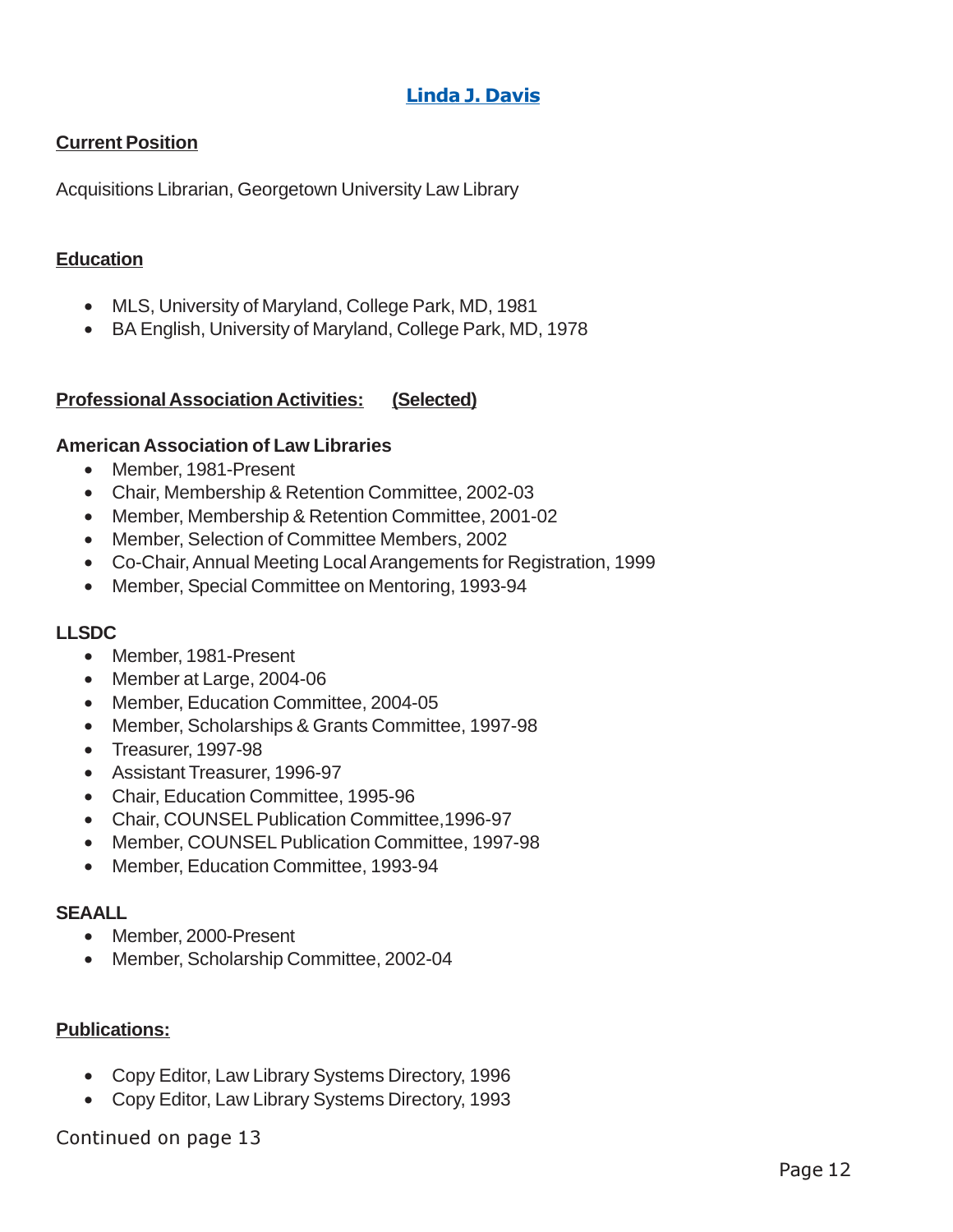## Virginia L. Smith

#### **Current Position**

Director of Information Resources Womble Carlyle Sandridge & Rice, PLLC

#### **Education**

- J.D. Louisiana State University (1984)
- M.L.S. Louisiana State University (1976)
- B.A. Louisiana State University (1974)

#### **Professional Association Activities**

#### **SEAALL**

- Member since 1993.
- Moderator Books Aren't Dead: Maximizing Legal Research Skills for Law Clerks; SEAALL Annual Meeting, April 11, 2003, Lexington, KY.
- Speaker Intranet Solutions for a Library with Little IT Support; SEAALL Annual Meeting, April 14, 2002. Ft. Lauderdale, FL.

#### **AALL**

- Member since 1993.
- PLL member since 1993; PLL Grants Committee, Co-Chair, 2002-2003; PLL Public Relations Committee, Member, 1995-1996.
- PIC (Publishing Initiatives Caucus) Member formed in 2004.

#### **NOALL** (New Orleans Association of Law Librarians) –

- Member, 1993-2003.
- President, 1997-1998;
- Vice-President/President-Elect, 1996-1997;
- Secretary, 1995-1996.

**TRIPLL** (Teaching Research in Private Law Libraries) – sponsored by LexisNexis.

- Council Member, 2003-2006.
- Presenter, TRIPLL, April 1-3, 2004, Dallas, TX.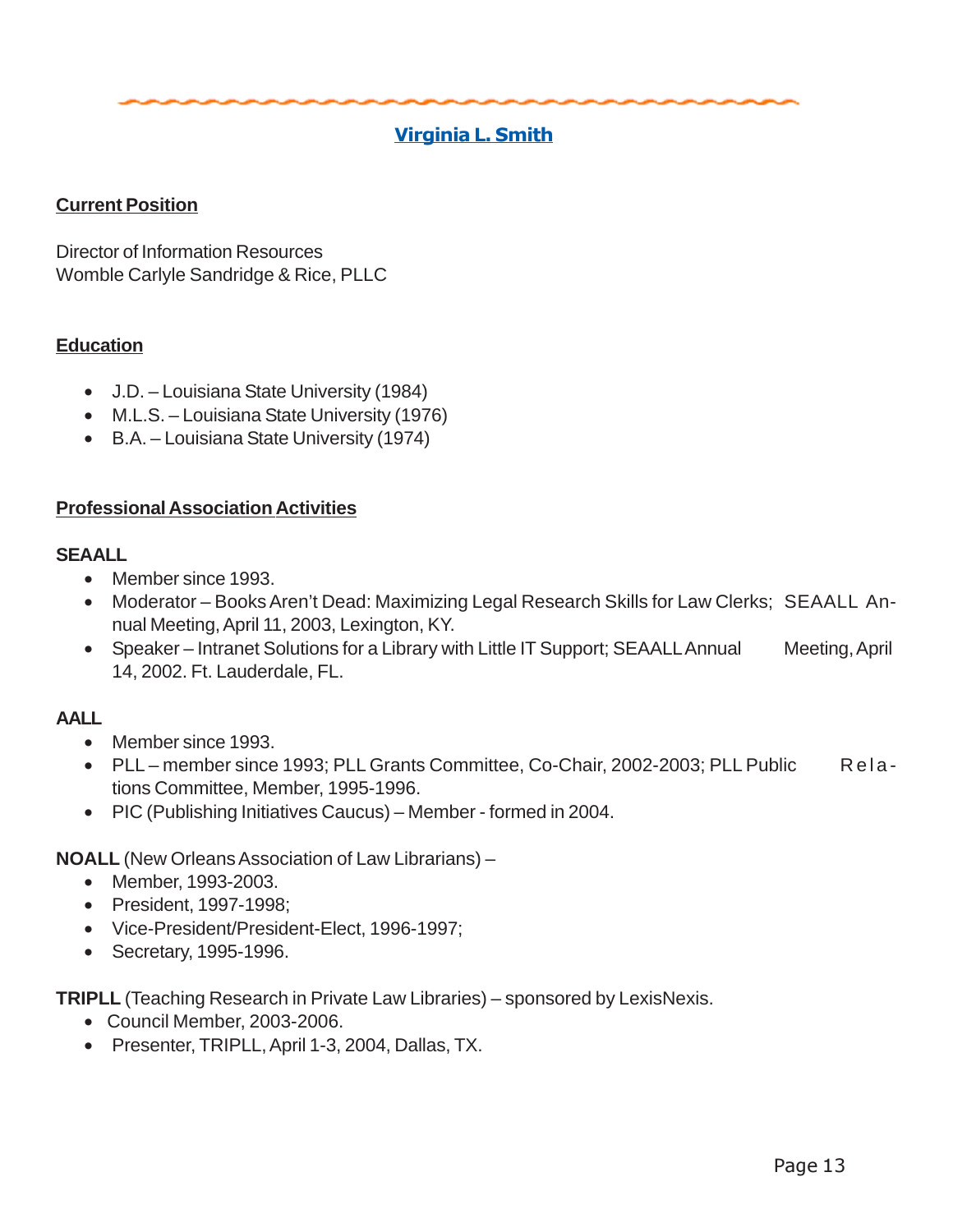

# THE CALL FOR PAPERS HAS BEGUN

SEAALL FINANCIAL STATEMENT

<span id="page-13-0"></span>Have you been thinking of writing an article of interest to law librarians? Maybe you just need a push to get started? Whether for fame or for fortune, this is your chance to enter the AALL/ LexisNexis™ Call for Papers Competition.

The AALL/LexisNexis Call for Papers Committee is soliciting articles in three categories:

- Open Division for AALL members and law librarians with five or more years of professional experience
- New Members Division for recent graduates and AALL members who have been in the profession for less than five years.
- Student Division for budding law librarians still in school. (Students need not be members of AALL)

The winner in each division receives \$750 generously donated by LexisNexis, plus the opportunity to present his or her paper at a special program during the AALL Annual Meeting in San Antonio, Texas. Winners' papers will also be considered for publication in the Association's prestigious Law Library Journal.

 For more information, a list of previous winners and an appli- cation, visit the AALL website at [http://www.aallnet.org/about/award\\_call\\_for\\_papers.asp.](http://www.aallnet.org/about/award_call_for_papers.asp) Submissions must be postmarked by March 1.

 If you have any questions, please contact any member of the AALL/LexisNexis Call for Papers Committee: Chair, Virginia Davis, davis@uh.edu; Renee Rastorfer, [rrastorfer@law.usc.edu;](mailto:rrastorfer@law.usc.edu) or Patricia Wellinger, [pwelling@law.du.edu](mailto:pwelling@law.du.edu)

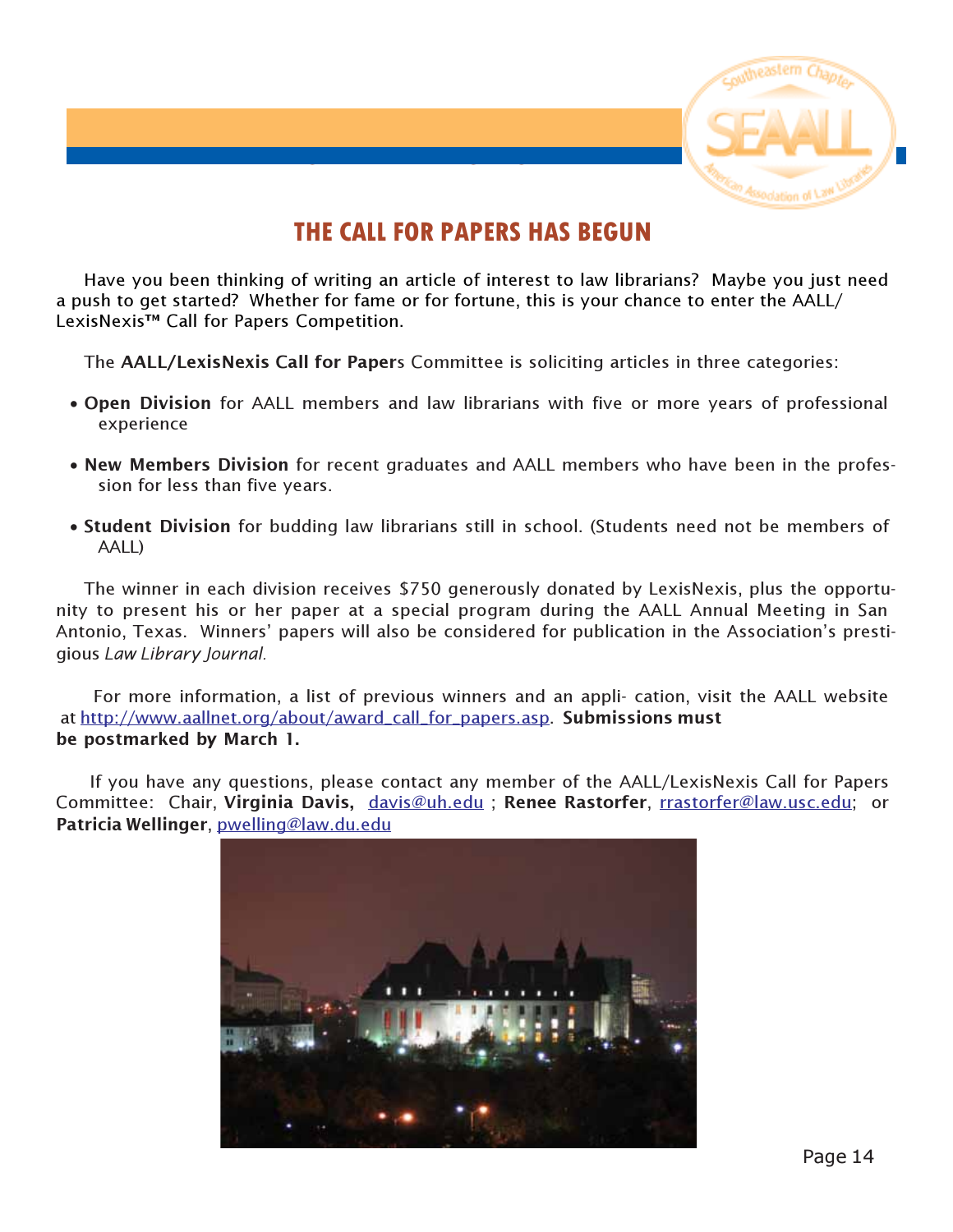

# 2004-2005 LUCILE ELLIOTT SCHOLARSHIP

<span id="page-14-0"></span>Is there money in your future? You may qualify for a scholarship to the next SEAALL Annual Meeting in Montgomery, AL in 2005. The Lucile Elliott Scholarship program grants individual awards based on need and the actual cost of the activity for which the applicant is seeking assistance.

The application form is available in this issue of the newsletter. You may include additional information on a separate sheet, if you feel it is relevant to your application. The Lucile Elliott Scholarship Guidelines are on page 16. These guidelines are the criteria the Committee will use in evaluating your application. Applications must be postmarked no later than January 15, 2005.

Award recipients will be required to either volunteer for and serve on a SEAALL committee or to report on how their scholarship money was used by writing a brief article describing their experience for the Chapter newsletter, the Southeastern Law Librarian. Recipients who decide to write an article will be contacted to choose specific meeting sessions to report on, in order to avoid duplication of information in the newsletter.

# 2004-2005 SEAALL Scholarship Committee

Pam Williams, Chair, University of Florida, lawpam@ufl.edu Nan Adams, Georgia State University, lawnja@langate.gsu.edu Beth Adelman, Georgia State University, eadelman@gsu.edu Janet Hirt, Vanderbilt University, janet.hirt@law.vanderbilt.edu **Bill Magee**, Regent University, willmag@regent.edu Charles Oates, Regent University, charoat@regent.edu Cheryn Picquet, University of Tennessee, Picquet@libra.law.utk.edu Jennifer Sekula, William and Mary, jeseku@wm.edu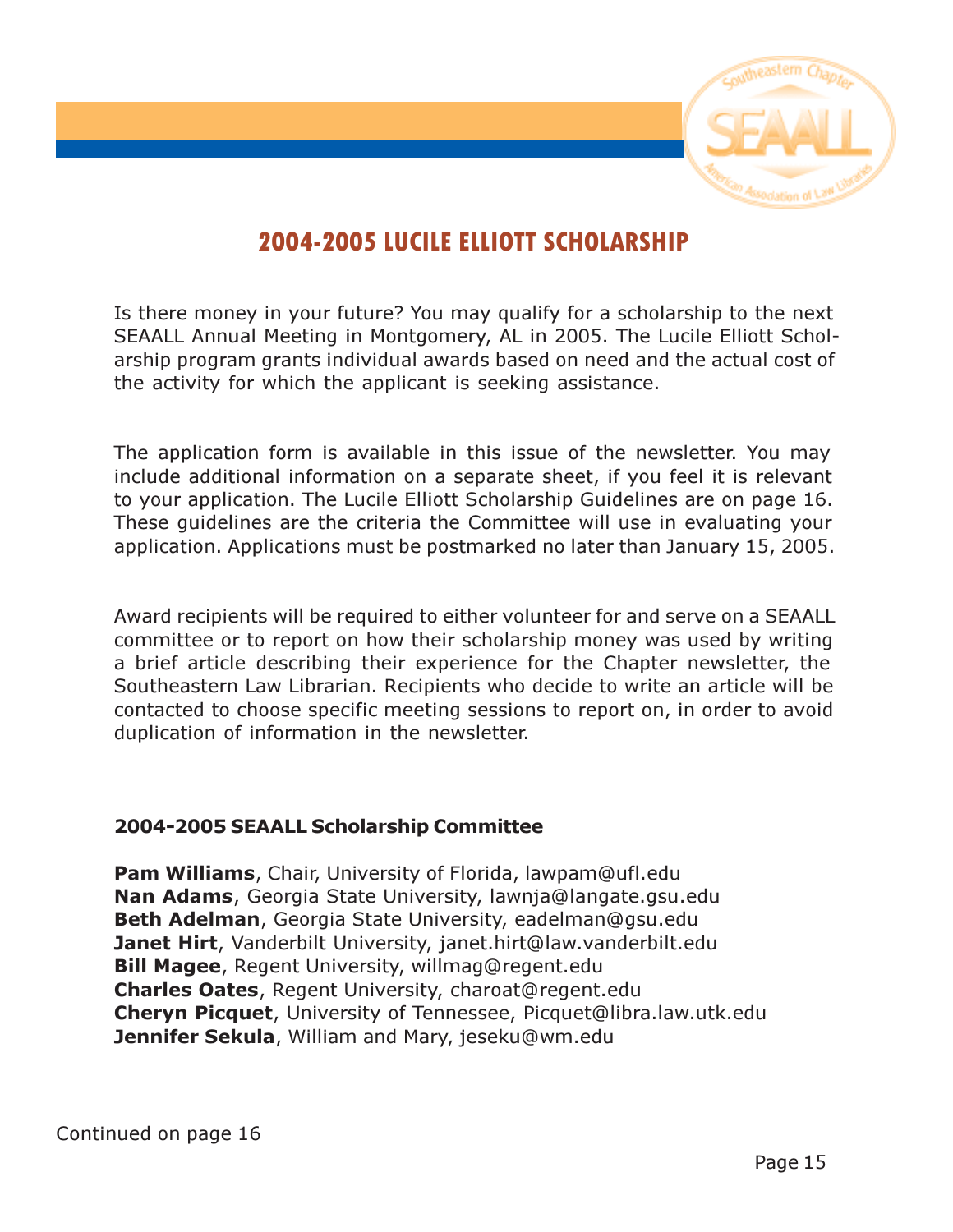

# LUCILE ELLIOTT SCHOLARSHIP GUIDELINES

The Lucile Elliott Scholarship fund was established to provide financial aid for any purpose reasonably designed to improve one s career in law librarianship. Part of the purpose of these awards is to encourage recipients to remain in the profession.

Applicants must be paid members of the Southeastern Chapter of AALL at the time the application is completed. Scholarship Committee members are ineligible to receive scholarships during their tenure on the Committee. Applicants who have received a Lucile Elliott Scholarship within the previous three years are ineligible to receive a scholarship. Five points will be deducted for each previous SEAALL scholarship received by an applicant.

In selecting the scholarship recipients, the Committee will consider the following factors:

1. Length of membership in SEAALL - The Chapter wishes to encourage the participation of its newer members (3 years or less). Therefore, when the applicant pool permits, scholarships will be awarded on a 70:30 newer members to continuing members ratio.

2. Participation and service to the library profession - This is demonstrated by participation in committees, sections, programs, projects, etc. of professional associations.

3. Intended use of scholarship - Scholarships may be used to provide financial aid for any purpose reasonably designed to improve one s career in law librarianship. Preference shall be given for attending any activity sponsored by the Southeastern Chapter.

4. Lack of financial assistance from employer.

5. Letters of recommendation.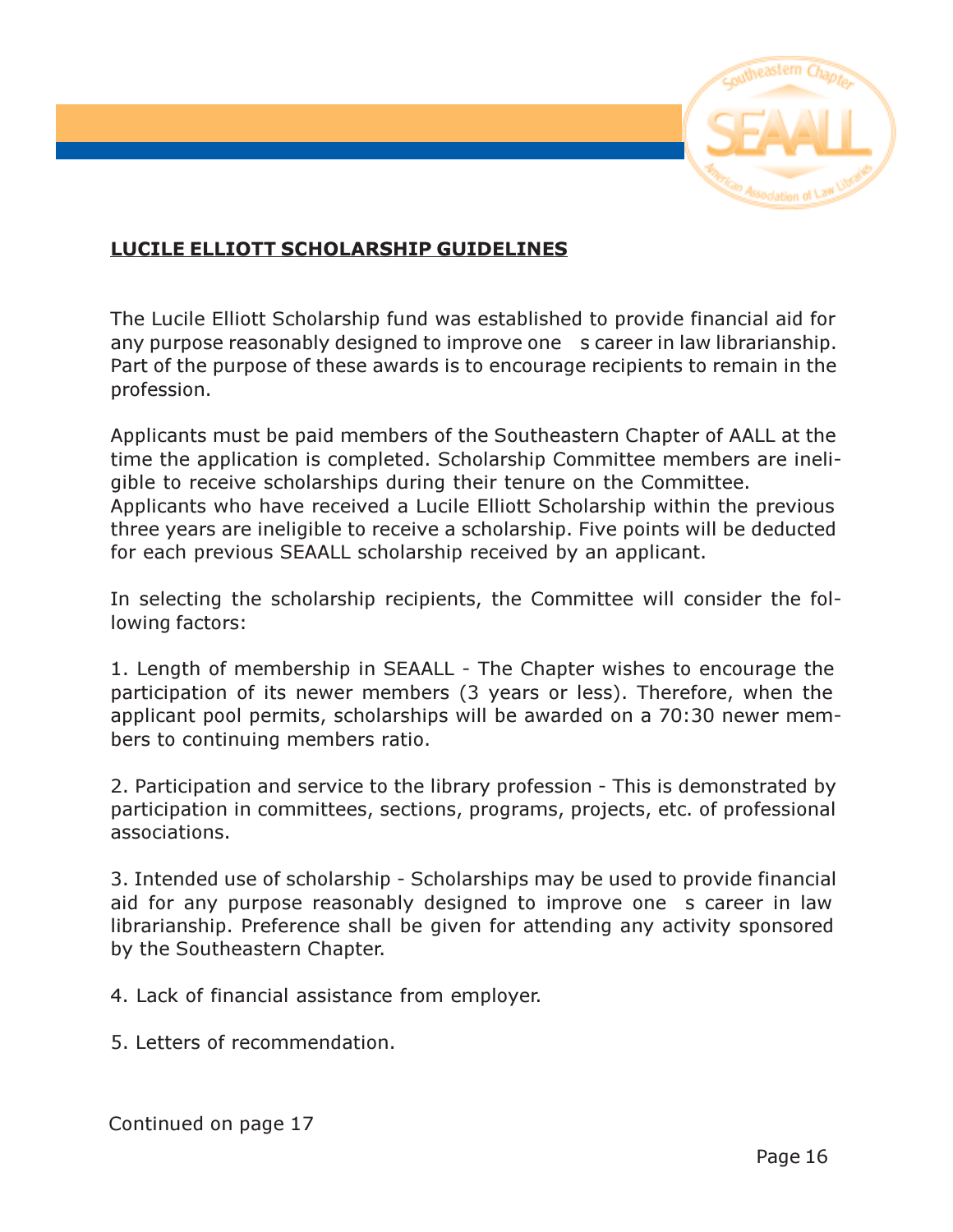2004-2005 SOUTHEASTERN CHAPTER OF THE AMERICAN ASSOCIATION OF LAW LIBRARIES, INC. Lucile Elliott Scholarship Application Form 1.  $N$ ame 2.  $\verb|Address|$ 3. Are you a member of the Southeastern Chapter (SEAALL)? How long?\_\_\_\_\_\_\_\_\_\_\_\_\_\_\_\_\_\_\_\_\_\_\_\_\_\_\_ 4. For what purpose do you wish to use this scholarship? Please be as specific as possible, including the type of activity (SEAALL, AALL, other meeting, institute, course work or other activity) and where and when it will take place. (See scholarship guidelines for a statement of the purposes for which scholarships are granted.) 5. Please estimate the cost of registration/tuition\_\_\_\_\_\_\_\_\_; travel\_\_\_\_\_\_\_\_; housing  $\frac{1}{i}$ food\_\_\_\_\_\_\_\_\_\_; other\_\_\_\_\_\_\_\_\_ 6. Please state your employer s policy regarding reimbursement for professional activities. Please specify the extent to which your participation in the activity described above will depend on receipt of a SEAALL scholarship. 7. How much financial support do you anticipate receiving from your employer for this activity? 8. Have you previously applied for a Lucile Elliott Scholarship? Yes\_\_\_\_\_ No\_\_\_\_\_ If the answer is yes, please give dates and indicate whether or not you

Continued on page 18

received a scholarship.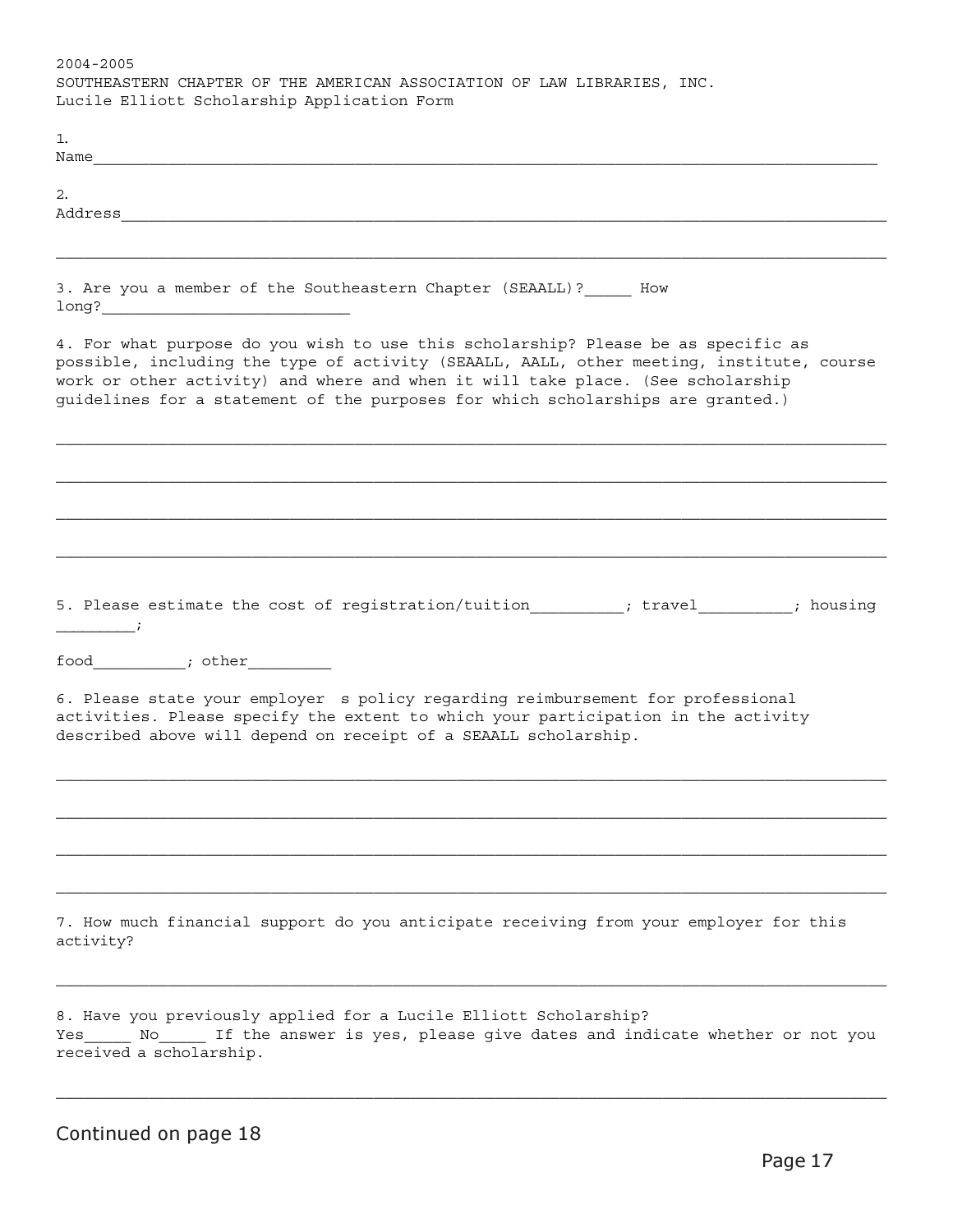9. Please describe how this scholarship would help you in your career as a law librarian.

|  | 10. By enclosing a resume or on a separate sheet, please provide: |  |  |  |  |  |
|--|-------------------------------------------------------------------|--|--|--|--|--|
|  |                                                                   |  |  |  |  |  |

a) Present place of employment, job title and starting date.

b) Last two positions, employer and length of service.

c) Educational background (schools attended, dates, and degrees).

d) Description of your participation in and service to the profession (for example,

service as an officer or committee member in a professional library organization; active participation in workshops, seminars or other educational programs).

LETTERS OF RECOMMENDATION FROM AT LEAST TWO INDIVIDUALS (WHO ARE NOT MEMBERS OF THE SEAALL SCHOLARSHIP COMMITTEE) MUST ACCOMPANY THIS APPLICATION.

One letter must be from another member of the Southeastern Chapter, and one letter must be from your supervisor, if applicable. If not applicable, then one letter should be from a major client. The letters should comment on your record of and/or potential for service to the profession, and should describe how receipt of a SEAALL scholarship would improve your career in law librarianship.

PLEASE READ AND SIGN THE FOLLOWING:

If the correct answers to any of the above questions change materially after submission of this application, I shall immediately notify the Chair of the Scholarship Committee.

If I receive a SEAALL scholarship and for any reason I cannot participate in the activity listed in question #4, I shall immediately return the money to the SEAALL Treasurer, who will notify the Scholarship Committee.

In the event funds are received for the same activity from AALL or an AALL-affiliated source, I shall accept only one such grant.

Date: Signed\_

\*\*\*\*\*\*\*\*

Please mail (faxes or e-mails are not acceptable) the completed application and letters of recommendation, **postmarked by JANUARY 15**,

2005 to:

Pam Williams Legal Information Center Box 117628 College of Law, University of Florida Gainesville, FL 32611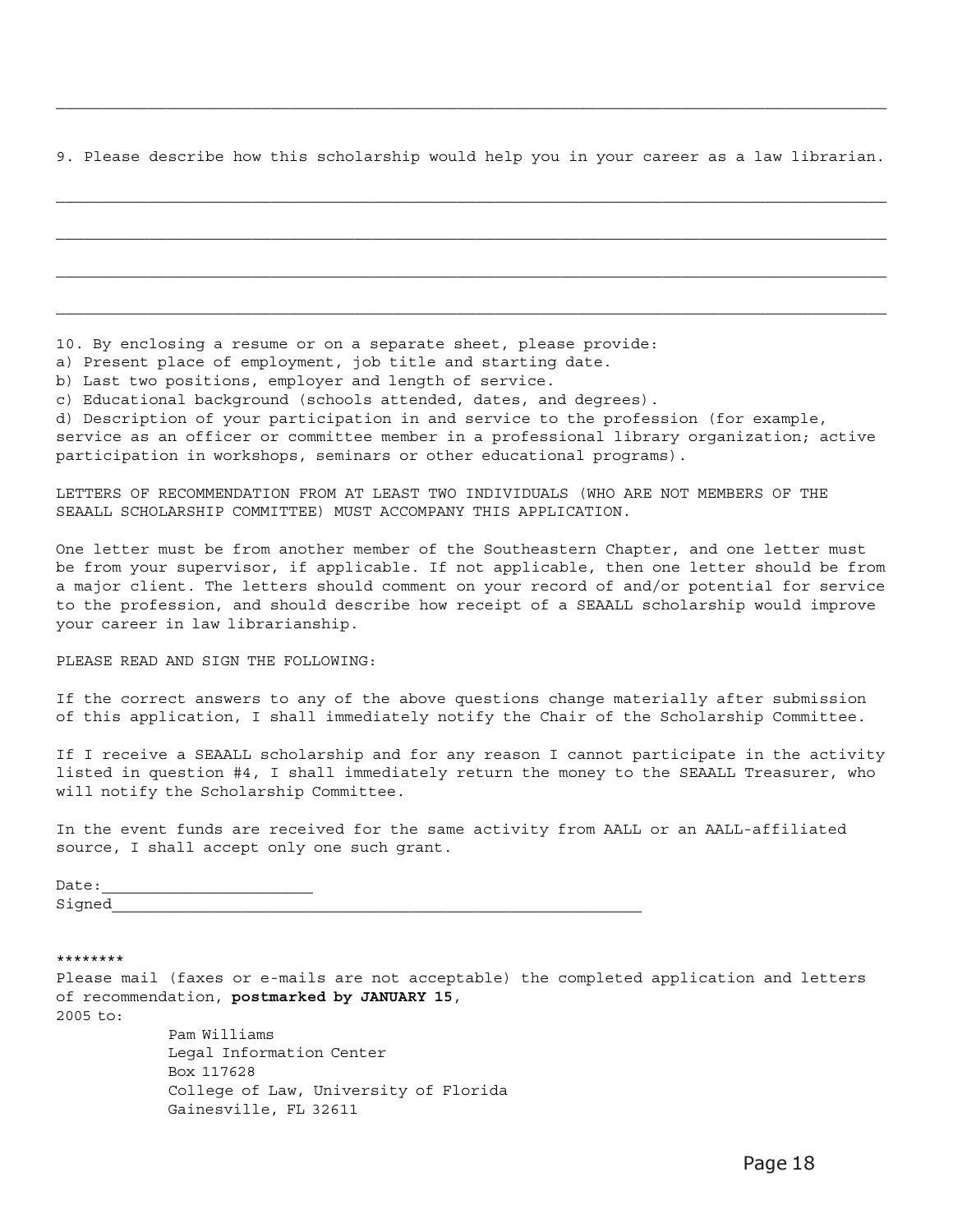

# <span id="page-18-0"></span>NEW STUDENT CENTER AT MISSISSIPPI COLLEGE OF LAW

Mississippi College School of Law has broken ground for a new 10,000 square foot Student Center on its campus at 151 East Griffith Street in downtown Jackson. The Center will house study areas, the campus bookstore, a food service area and a large conference space holding 300 seats.

This latest addition to the law school follows closely on the recently completed 18,000 square foot classroom addition, the renovated library, and the new student parking lot. The goal of Dean Jim Rosenblatt is to have the entire campus completed by the fall of 2005.

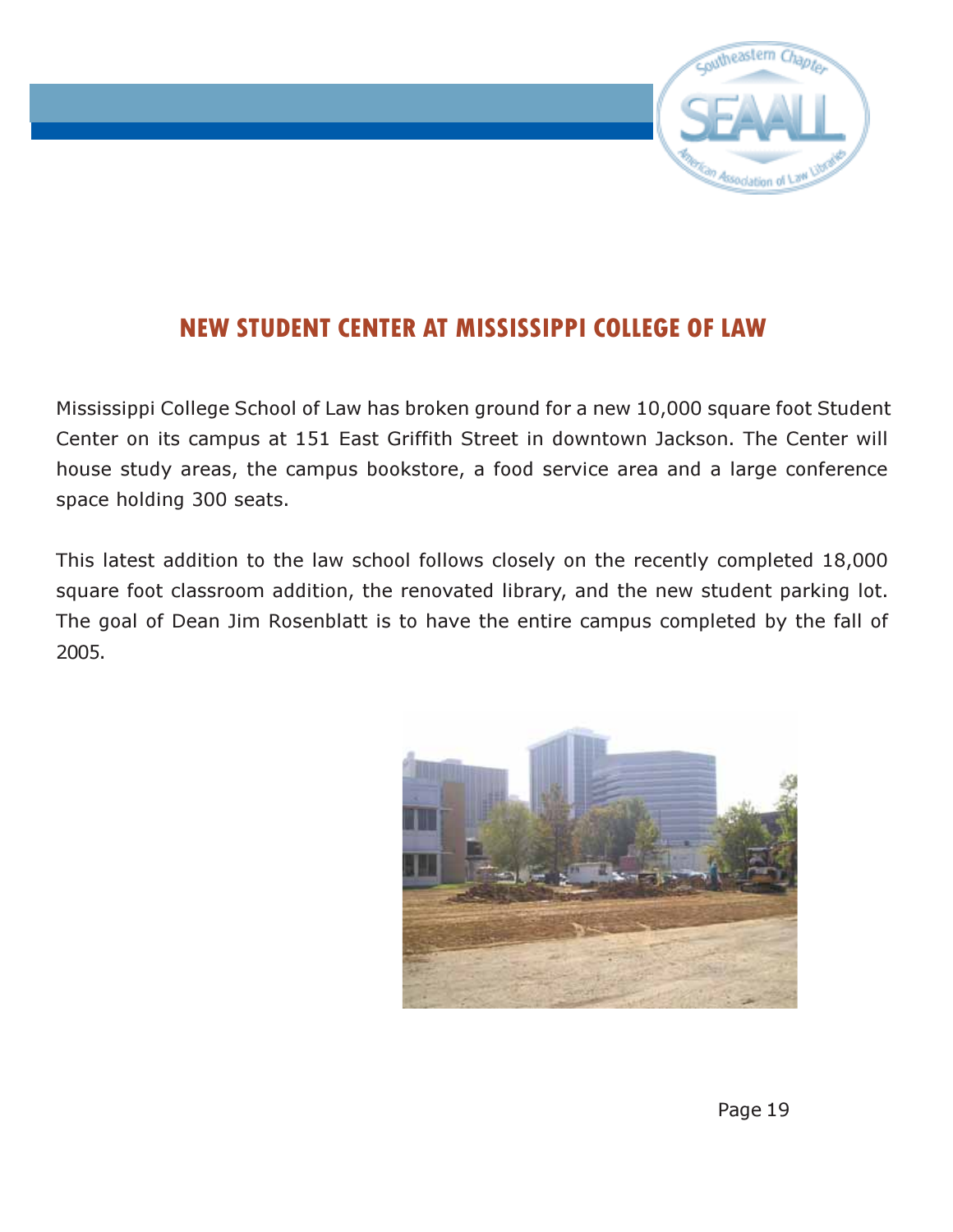# SEAALL IS YOU!

<span id="page-19-0"></span>Are you satisfied with what SEAALL has done for you and your library so far? Do you wish for more? Do you see things in need of change in SEAALL? A volunteer organization such as ours is only as good as the efforts put forth by those in it. SEAALL has a long and honorable reputation for being an AALL Chapter with an abundance of intelligent and professionally active members. That reputation can be darn tough to maintain unless motivated people continue to make room in their busy lives to serve on and lead the committees that make things happen in SEAALL.

So what's in it for you? At the annual meeting, while the educational programs may help you in your work, it's difficult to make long lasting connections with other librarians in all the other types and sizes of law libraries. Just a waved "hi" or a quick "glad to meet you" while running off to sessions, events, and buffet tables doesn't help you to really "network." In contrast, in committees you become more acquainted with other librarians by working with them through a whole year or more, rather than just sitting with them at a breakfast or reception table for an hour or two. Why should this matter? Finding and giving information is our stock in trade. Knowing whom to ask can be just as important as what to search. Your network of outside colleagues can be a job saver (or finder). In addition, if you find yourself on a career plateau, committee work can give you the stimulus, challenge, or contacts you may need.

Please fill out the committee volunteer form as soon as you can. I hope to begin to assemble new committees before the 2005 annual meeting to enable the old committee members better to pass on their knowledge and documentation at that meeting to the new members.

Pam Deemer, V-P/Pres. Elect, SEAALL Assistant Law Librarian, Cataloging & Acquisitions Services Emory University Hugh F. MacMillan Law Library 1301 Clifton Road Atlanta, GA 30322-2780 Phone: (404) 727-0850 [Email: libped@law.emory.edu](mailto:libped@law.emory.edu) 

Page 20 Continued on page 21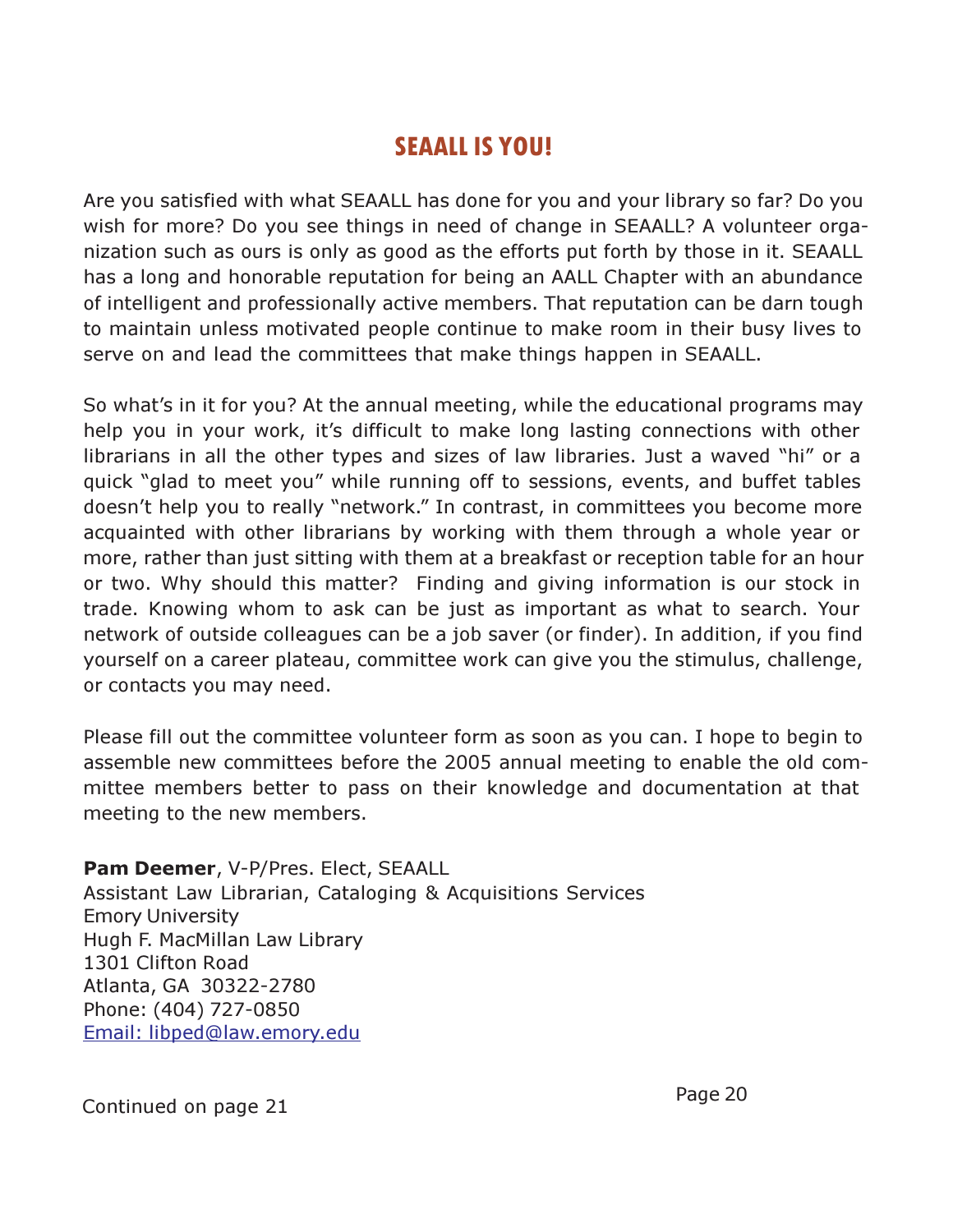# Committee Volunteer Sheet

| Name           |       |
|----------------|-------|
| <b>Address</b> |       |
| Tel.           | Email |

Articles and Bylaws: Reviews and revises Chapter articles of incorporation as directed by the Executive Committee.

**Education**: Responsible for the development of publications for the benefit of the Chapter's members; also, responsible for developing SEAALL program proposals for the AALL annual meeting. (2 year term)

Government Relations: Monitors legislative, regulatory and judicial developments that affect SEAALL, the practice of law librarianship or the creation and dissemination of information for the states in the southeast region of the U.S. This committee keeps the membership informed by print and electronic means. (2 year term)

**Local Arrangements:** For the SEAALL annual meeting, handles finding hotel and conference rooms, planning meals and events, mailing of registration packets, seeking out sponsors and exhibitors, advertising the meeting in print and online, taking in registrations, and providing the final program schedule, name tags, program evaluation sheets and transportation to events not in the meeting venue. (Chair?\_\_\_)

**Membership:** Promotes chapter membership and vitality within the region, maintains and distributes a biannual membership directory and coordinates activities for new members, retiring members and the organization. (2 year term)

Newsletter and Public Relations: Responsible for the publication of the "Southeastern Law Librarian" four times a year. (2 year term)

**Nominations:** Finds candidates to run for the SEAALL Executive Board offices of Vice-President/President Elect, Secretary, Treasurer, and Members-at-Large. (Chair?)

**Placement**: Communicates the availability of new positions in the southeast; also, responds to potential employers with information about SEAALL members who are interested in new employment opportunities. (2 year term)

**Program**: Plans and implements the educational programs and institute for the chapter's annual meeting.

**Scholarship**: Publicizes, manages and awards the annual Lucile Elliott scholarships. (2 year term)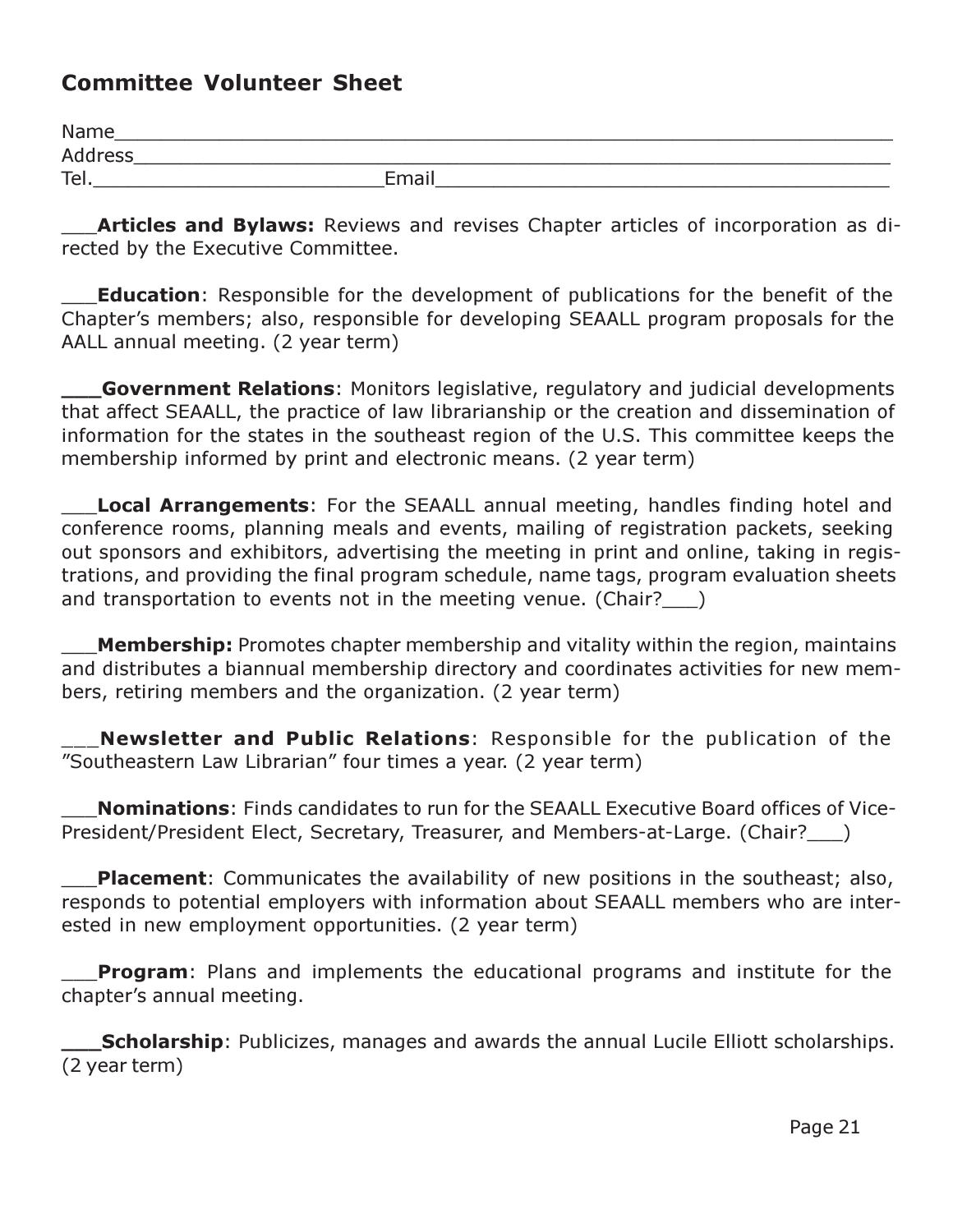# <span id="page-21-0"></span>SEAALL COMMITTEES 2004-2005

#### Articles and Bylaws

Nancy Johnson (Georgia State University), Chair **Tim Chinaris** (Appalachian School of Law) **Pam Deemer** (Emory University) Catherine Lemann (Law Library of Louisiana) Nancy Miller (University of South Carolina) **Michael Petit** (American University)

#### Education and Publications

**Terri Saye** (University of North Carolina), Chair Ann-Marie Berti (University of North Carolina) Marie Hamm (Regents University) Patricia Kidd (Howard University) Julie Kimbrough (University of North Carolina) Robyn Rebollo (West Group) Tracy Lynne Woodard (Howard University)

#### Government Relations

Rebekah Maxwell (University of South Carolina), Chair Russell Altman (Nelson Mullins Riley & Scarborough, Columbia, SC) Charlene Cain (Louisiana State University) Deborah Norwood (George Washington University) **Emily Urban** (Vanderbilt University)

Sally Wambold (University of Richmond) Colleen Williams (Georgia State University)

#### Local Arrangements

**Tim Lewis** (Alabama Supreme Court & State Law Library), Chair

## **Membership**

Sue Kelleher (Barry University), **Chair** Marcia Baker (Wake Forest University)

Carol Collins (University of Tennessee)

**Scott DeLeve** (University of Mississippi)

Deborah Jefferies (North Carolina Central University)

Masako Patrum (Wake Forest University)

Nancy Strohmeyer (Barry University)

#### Newsletter and Public Relations

**Steve Melamut** (University of North Carolina), Chair Karin Den Bleyker (Mississippi College) Nancy Fritz (University of Kentucky) Karen Nuckolls (West Virginia University)

Michele Pope (Loyola University) Linda Sobey (Florida A & M) Dee Wood (University of Kentucky) Gary Yessin (Florida A & M)